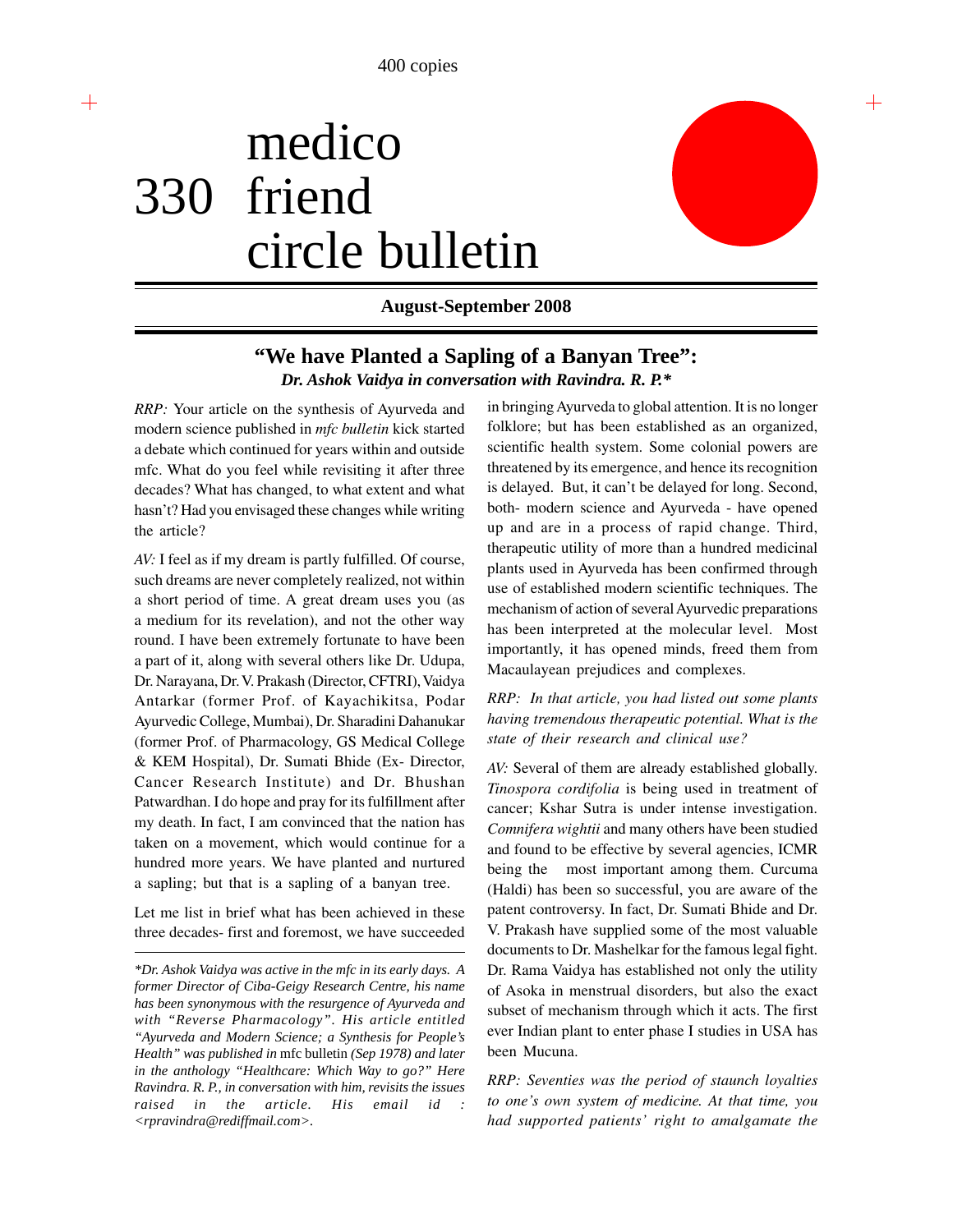*"pathies" and advocated free exchange and interaction among the various schools of health. What is the situation at present?*

*AV:* I have always maintained that traditional systems should be exposed to modern sciences. Modern systems also have a lot to learn from traditional systems in very many ways. Earlier, advocates of stunted systems wanted to continue with their old ways. Similarly, loyalists on the other side maintained that their system was THE ONLY scientific one. It was a war of men like Khomeinis and Togadias. Luckily,

the fundamentalism has declined. Young people are much more knowledgeable; they have started asking questions. The change has been more evident in Ayurveda. The younger generation is not complacent with whatever is traditionally handed over to them. They are eager to use the inputs from modern sciences. Some remarkable books have also helped in transmitting the Ayurvedic concepts to practitioners of modern medicine and to lay persons. *Ayurveda for Medical Practioners* by Kumud Nagral and Dr. M. S. Valianathan's twin books- *Legacy of Caraka* and *Legacy of Susruta*, being the most remarkable among them. *Evidence-Based Ayurveda* published by the Dept. of AYUSH is also very useful.

# *RRP: Your name has invariably been synonymous with "reverse pharmacology". Can you explain the concept and its role in the rejuvenation of Ayurveda?*

*AV:* Conventional Pharmacology follows the path of "Experimental- Exploratory- Experiential." Reverse Pharmacology, thus has two connotations, both from different origins. In the West, it refers to the discovery of a ligand for the drug-like action of a novel human molecule. You come up with a molecule occurring within human body, and you want to find out what its therapeutic action is. On the other hand, for us, it means discovery of the pathway of action of a drug whose effects in human have been demonstrated long back. Therapeutic action of several Ayurvedic preparations have been proved, documented, tested and verified for thousands of years; but their exact mechanism can not be explained in the modern scientific, say molecular biological terms. Doing so



*RRP: I remember the very first reverse pharmacology experiment you undertook with Vaidya Antarkar- a double blind clinical*

*trial of "Arogyvardhini" as a liver restorative. You had used all the tools of modern medicine- clinical trial, SGOT/SGPT levels to measure liver function. Do you think that the validation of Ayurveda using tools of modern science has now become a trend?*

**Dr. Ashok Vaidya**

*AV:* Validation was the first step. That was Revivalism. Now, we are aiming at Renaissance! CSIR, ICMR and CCRS (AYUSH), all the apex bodies related to medical research have accepted reverse pharmacology. We (Dr. Mashelkar, Dr. Narendra Mehrotra and I) have proposed a golden triangle partnership consisting of modern medicine, traditional medicine and life sciences as the basis for this renaissance. We have already started training in reverse pharmacology. Soon we propose to start training sessions for faculty in any of the three fields to help them undertake teaching and research on these new lines. The need for objective markers of drug efficacy and safety in Ayurveda is distinctly felt in patient care as well as in research.

*RRP: This sounds interesting. But, is the integration of Ayurveda and modern medicine- two systems which are so diverse, one supposedly holistic and the other reductionist, really possible?*

*AV:* For this, our mind sets need to change first. Both so-called reductionist and holistic approaches have their own strengths and limitations and epistemologically, their integration is the most challenging task before us. The process would take decades as evidence has to be marshaled at all levels of biological organisation. But, an integrative synthesis brings out the best in each system and results in a truly remarkable contribution to human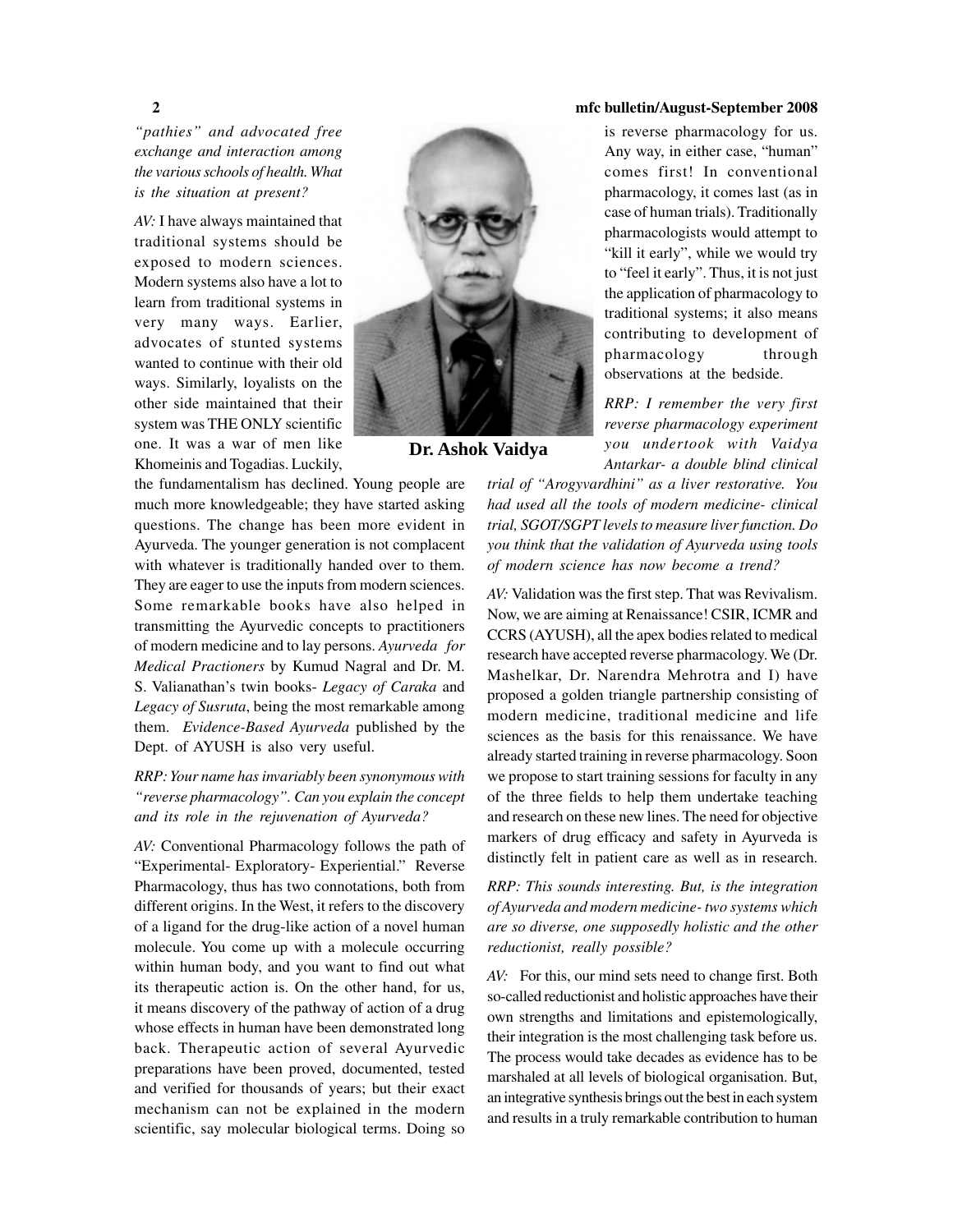health. Let me give an example. *Rauwolfia serpentina* (Sarpagandha) has been used in Ayurveda for centuries for the treatment of hypertension, anxiety, neurosis and snakebites. Then the alkaloid reserpine was isolated from it and used as an antihypertensive. That was a classic example of reductionist science. Dr. Gananath Sen conducted its trials on dogs. This experiment paved the way for the study of blocking the catecholamine uptake into synaptic vesicles by reserpine. It also led to the development of first animal model for reserpine- induced depression in rats and later to the development of a whole generation of anti-depressants. Reserpine use was severely limited due to its ability to cross blood brain barrier and cause severe depression in some patients. Recently, a quaternary derivative of reserpine has been synthesized, which does not cross blood brain barrier and thus may not cause depression. Today, reserpine is dead, but sarpagandha lives; and so the antidepressants.

*RRP: As a reputed pharmacologist actively propagating Ayurveda and as a key member of various national/international decision making bodies, you have often interacted with researchers and regulatory agencies in several countries. What has been your experience in Europe and USA?*

*AV:* It was a continuous war of ideas and cultures. In 1993, our group with CHEMEXCIL published a book on selected Indian plants, which was systematically circulated in Europe and USA. It proved to be a "Trojan horse"! Their very first reaction was of shock and sensitization. They were not prepared to believe that the "folklore" methods could be so scientifically backed and thoroughly researched. The book contained more than hundred such plants. In the next move, the US lobby pushed "dietary supplements" to counter Indian plants. In every encounter thereafter, we have experienced that their prejudices have been reinforced by vested interests. Let me cite two experiences. The upper house of the British parliament appointed an expert committee under the chairmanship of Lord Walton. The committee placed Ayurveda in category III, along with dousing etc! This was when action of several Ayurvedic drugs like *Mucuna* on Parkinsonism was well- documented. I told Lord Walton that we have high regards for him due to his remarkable work on mitochondrial myopathy. But, if he persists in his way, his name would be associated with Lord Macaulay's in India.

Even later, (when Britain had accorded a respectable place to Ayurveda in its classification of health system), the EU is busy manipulating its ways so as to make Ayurveda "a part of the herbal remedies gamut". It sent a 2- member committee to India, whose members had no concept or any background of the work done in India. Unfortunately, the Indian government is not making sufficient efforts to counter such measures and to uphold the scientific basis of our system. Banning Ayurveda in these countries means depriving their citizens from their fundamental right to health and a belief system.

US FDA is no better. They were asking for evidence of use of drug for a period of 20 years as a measure of its efficacy and safety. When we suggested that that we have a record for several centuries, they were nonplussed! Forget the Ayurvedic texts; there are several records of documented use of such drugs by foreign authors. There is n excellent book entitled *Colloquia on the simples and drugs of India*, written by Garci Da Orta. He was a physician to the Governor of Portugal. The book was published on Apr 10, 1563. It was translated into several European languages

# *RRP: What will be the impact of the rapid proliferation of CROs- Contract Research Organisations- on clinical research in India?*

*AV:* The CRO game is very dangerous. There is no connection with the original research; everything is fragmented. This can be very harmful for the patient and damaging for research. Data emerging at each stage of research needs to be continuously monitored by a multi-disciplinary team. We were studying a group of patients on metformin, an antidiabetic drug and found the condition of several of them was deteriorating. We later found out that they were on an Ayurvedic drug that decreased the bioavailability of metformin by 50%. Hence continuous monitoring and reassessment of data is very important at each activity, whatever may be the stage of research. At Ciba- Geigy, we had a new molecule *CGI 13866*. It showed good anthementic activity. However, animal studies were unsuccessful as rats died of diarrhea due to inhibition of cholinesterase. However, Dr. T. G. Rajagopalan studied the effect of the drug on isolated human appendix, where cholinesterase concentration is assumed to be high, and found absolutely no inhibition. The anticholinesterase effect was thus found to be species- specific. That's why the need to maintain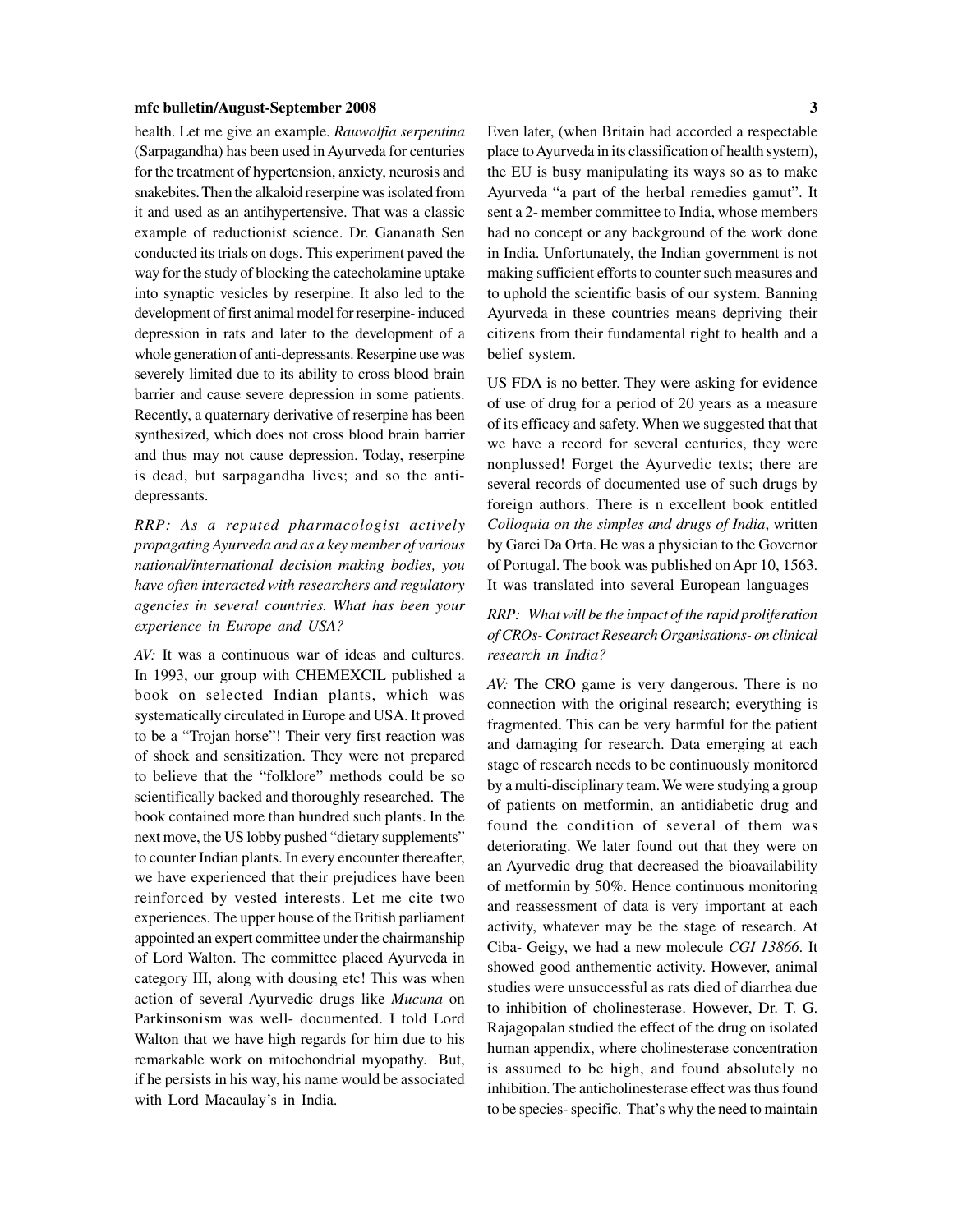integrity of research throughout all stages!

*RRP: While Ayurveda seems to be finally finding the pride of a place it deserves, nationally and internationally, Ayurvedic manufacturers seem to have imbibed all the vices of their allopathic counterparts- from unethical practices to irrational products to utterly false claims. What is your opinion about these happenings?*

*AV:* There is quackery on both sides- allopathy and ayurveda. And organised quackery is much more dangerous. Ayurvedic industry is in very bad shape. It is not geared for the challenges lying ahead. Marketed Ayurvedic products contain ingredients in minute quantity. There is no justification for many formulations, except that there is some reference in the 53 Ayurvedic books about the use of a particular herb in the specified condition. Where is the guarantee that the product actually contains the ingredients in the stated and needed quantity? Irrational products, misleading advertisements, exploiting consumers – all this is being done not only by MNCs, but also by our Indian drug companies, by allopathic and ayurvedic manufacturers and that's very sad.

# *RRP: With such profit hungry industry, callous government and lethargic consumers, is their a way out?*

*AV:* I am quite optimistic. A lot of ideas can be tried out. For a long time, we have been discussing the possibility of an Ayurvedic kit for the community health volunteer (CHV). 80% of common ailments could be treated by using simple Ayurvedic formulations prepared from locally available herbs. A suitable formulary could be prepared, specific to each locality. A group can undertake the responsibility of its production, quality control and distribution, while community health projects can ensure their proper utilization. The chemists and druggists can initiate such an enterprise. Even school teachers can play a role in such ventures. The LOCOST model would be useful for such an innovation. But the government should do away with its cumbersome and unnecessary provisions which are killing the small scale industry. It should focus only on quality control. People should not depend on pharmaceutical industry, but take health in their own hands and start a nation-wide movement. But for all this to happen, the Panchayat Raj needs to be strengthened and then health at the rural level can be addressed.

We are also proposing an amendment to Drugs & Cosmetic Act to introduce a new category of *phytopharmaceuticals.* It should be mandatory to submit all the basic data related to all aspects of the drug, including quality, safety and efficacy to the Central drug Authority of India (CDAI), proposed to be constituted in the next V year plan, before granting of licence and this should be applicable to all categories of phyto drugs.

We also need to take several measures to include Ayurveda in pharmacy. Dr. Narayana and Dr. Singh have already included 50 plants in the new edition of the Indian Pharmacopoeia (I.P.). We need robust formulations too. The role of pharmacy teachers becomes important in this context. At present, there is no interaction between pharmacists and physicianstwo important organs of the health system. Why can't IPA- (Indian Pharmaceutical Association) and API (Association of Physicians of India) interact on questions of health of the Indian people?

We, as people need to be aggressive and politically aware and active. If EU decides to block the entry of Ayurveda because they want to protect their crumbling health system, we need to respond by not accepting European MNCs, if they consider 5000 year old Ayurveda not acceptable and dump it under 'herbal Medicine".

Though very few in the government are aware, sensitive and willing to take a stand on such issues, the contribution by academics and researchers in the synthesis of Ayurveda and modern science has been tremendous. And that gives me hope. Unfortunately, we don't have many groups who believe in nationbuilding through innovation. Some activists have been raising pertinent questions and protesting; but we have forgotten Mahatma Gandhi who maintained a balance between satyagraha movements and constructive work; we have forgotten the latter. He liberated initiatives and encouraged people to take solutions in their hands. Salt was a classic example. We need to initiate and sustain a nation-wide movement of *Jagruk Nagriks*, vigilant citizens. Ethics needs to be practised, not preached. Our education rewards only copycats. We need to rise above it. Bapu's legacy and power lies in it.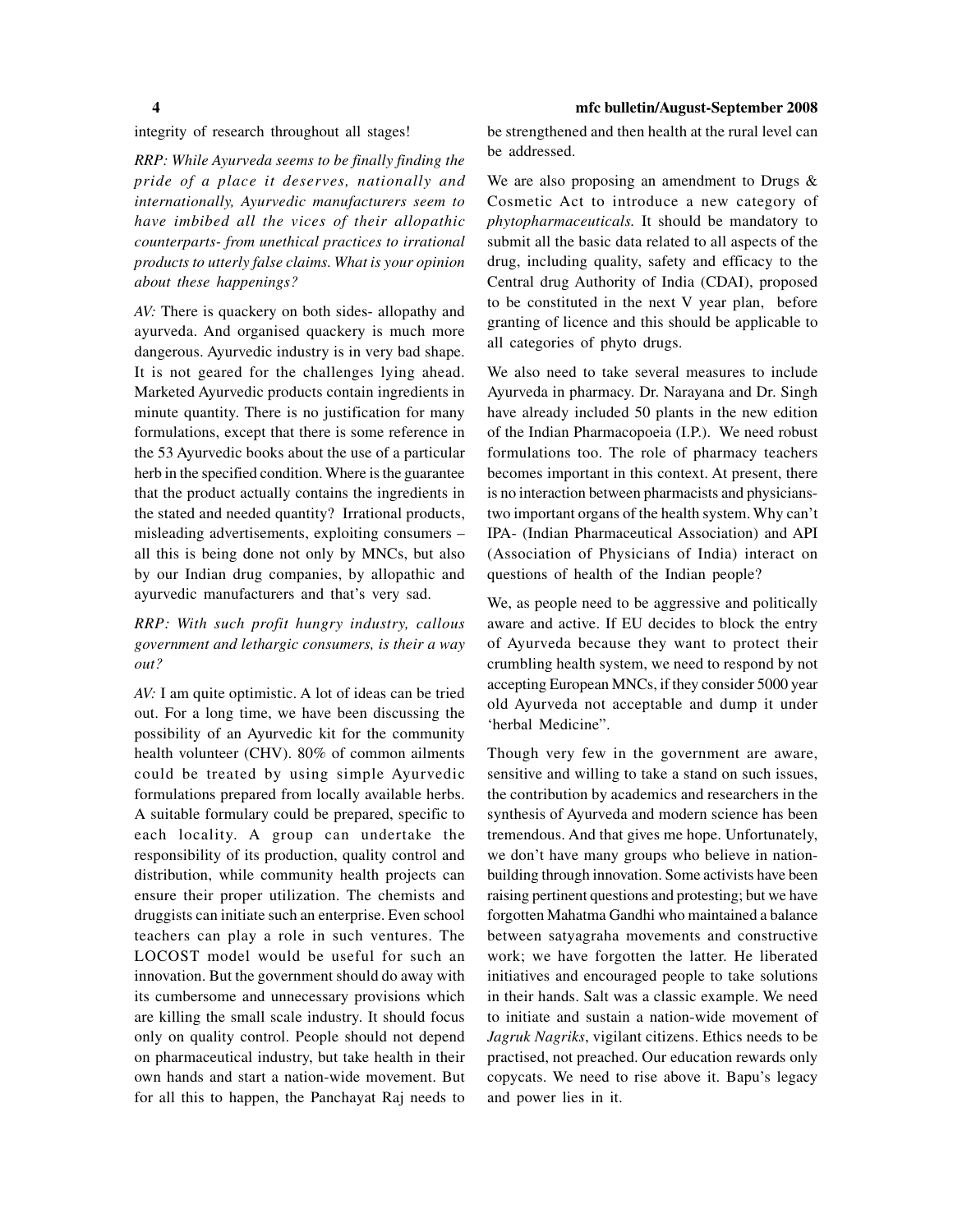# **Commercialisation of Surrogacy in the Indian Context**

#### *-N.B.Sarojini, Aastha, Preeti, Anjali and Deepa\**

*Surrogate motherhood is gaining popularity as both a 'profession' and a service - a highly commercialised activity that generally targets women from lower socioeconomic background. The fact that the infertility industry operates with little or no regulation with regard to standardisation of procedures and other medical, ethical and legal implications is taking its toll on the surrogates.*

*The paper is divided into 2 broad sections. Section I explains the increasing commercialisation in surrogacy arrangements while section II deals with the issues left unaddressed in the guidelines on Assisted Reproductive Technologies issued by the government.*

### **Introduction**

Surrogacy is the practice of gestating a child for another couple/man/woman and could involve any of the various Assisted Reproductive Technologies (ARTs) like IVF (in vitro fertilization, IUI (Intra Uterine insemination) ICSI (Intra Cytoplasmic Sperm Injection), etc. Surrogacy has gathered much attention in the recent past due to the increase in the number of couples opting for surrogacy as well as in the women acting as surrogates. Surrogacy may be of two kinds, gestational and genetic.

Gestational surrogacy arises when the embryo is artificially implanted into the surrogate mother and is then carried by her. According to Indian Council for Medical Research (ICMR), this is referred to as "an arrangement in which a woman agrees to carry a pregnancy that is genetically unrelated to her and her husband, with the intention to carry it to term and hand over the child to the genetic parents for whom she is acting as a surrogate."

Genetic surrogacy arises when the surrogate donates the egg as well as carries the child. In a genetic surrogacy, therefore, the surrogate mother is an oocyte donor as well. This is referred to as "surrogacy with oocyte donation." ICMR defines it as "a process in which a woman allows insemination by the sperm/ semen of the male partner of a couple with a view to carry the pregnancy to term and hand over the child to the couple."

#### **1. Commercialisation**

According to a report by Confederation of Indian Industry (CII), medical tourism has a potential of growing by 25 per cent annually to fetch the country Rs.100 billion (\$2.15 billion) a year.<sup>1</sup> Similar figures by media reports also suggest towards the growing trends of medical tourism. Figure by *Outlook* magazine of February 2006 issue mentions that medical tourism is slated to become \$2.3 billion by 2012. The Indian government, and private hospitals endorse and promote this process of medical tourism by offering easy access to financial incentives like low interest rates for loans provided to establish a hospital, special 'medical visa', subsidized rates for buying drugs, import of equipments, subsidized lands etc.<sup>2</sup>

The key selling points of the medical tourism industry are its "cost effectiveness", i.e., providing technologically advanced/superior health care services at much cheaper rates than the developed countries and its combination with the attractions of tourism. The phenomenal growth in medical tourism is not confined to services like knee replacement, heart surgeries and eye treatment; ARTs including surrogacy are the latest addition to this list of services. The growing medical tourism industry has a substantiate implication on the incidence of surrogacy in a country like India. The past 2 years have seen a 150 per cent rise in surrogacy cases in India. In an article published in *The Telegraph*<sup>3</sup> , Reena Martins reported that the incidence of surrogacy in India has doubled in the last three to five years. The approximate cost of surrogacy in India is Rs 8-10 lakhs<sup>4</sup> compared to Rs. 25-35 lakhs in the US.

The entire process of surrogacy, starting from advertisements to delivering the baby is the classic case of ARTs being commercialized and commodified. Though the practice of surrogacy has existed for a long time, in recent years, it has become a huge means to earn money, cutting across geographical boundaries. Services for surrogacy are advertised, and surrogate agencies make large profits in recruiting and providing/ arranging the services of surrogates. The advertisements for surrogacy are exemplary in driving this point home. A typical advertisement for surrogate in magazines generally reads,

Wanted healthy 20-35 years married/widow lady to bear child through IVF procedure proven fertile females preferred. Secrecy assured and suitably rewarded contact…

The selling point here is "quality" of the surrogate, which is determined by social background, physical attributes and, preferably, by proven fertility. Moreover, the offer of a 'suitable reward' mentioned frequently in the advertisements would be a punishable offence had the ad appeared in any country (with a functional law regulating surrogacy) other than India.

The concept of payment in return of hiring a womb makes commercial surrogacy legal in India, thus turning the normal biological function of a woman's body into a commercial contract. Many of the clinics that have a surrogate programme explicitly target foreigners and NRIs. Anand in Gujarat and Mumbai have been in news as the newest destination for surrogacy services. There are examples of women becoming surrogates repeatedly for economic reasons.

*<sup>\*&</sup>lt;sama.womenshealth@gmail.com>*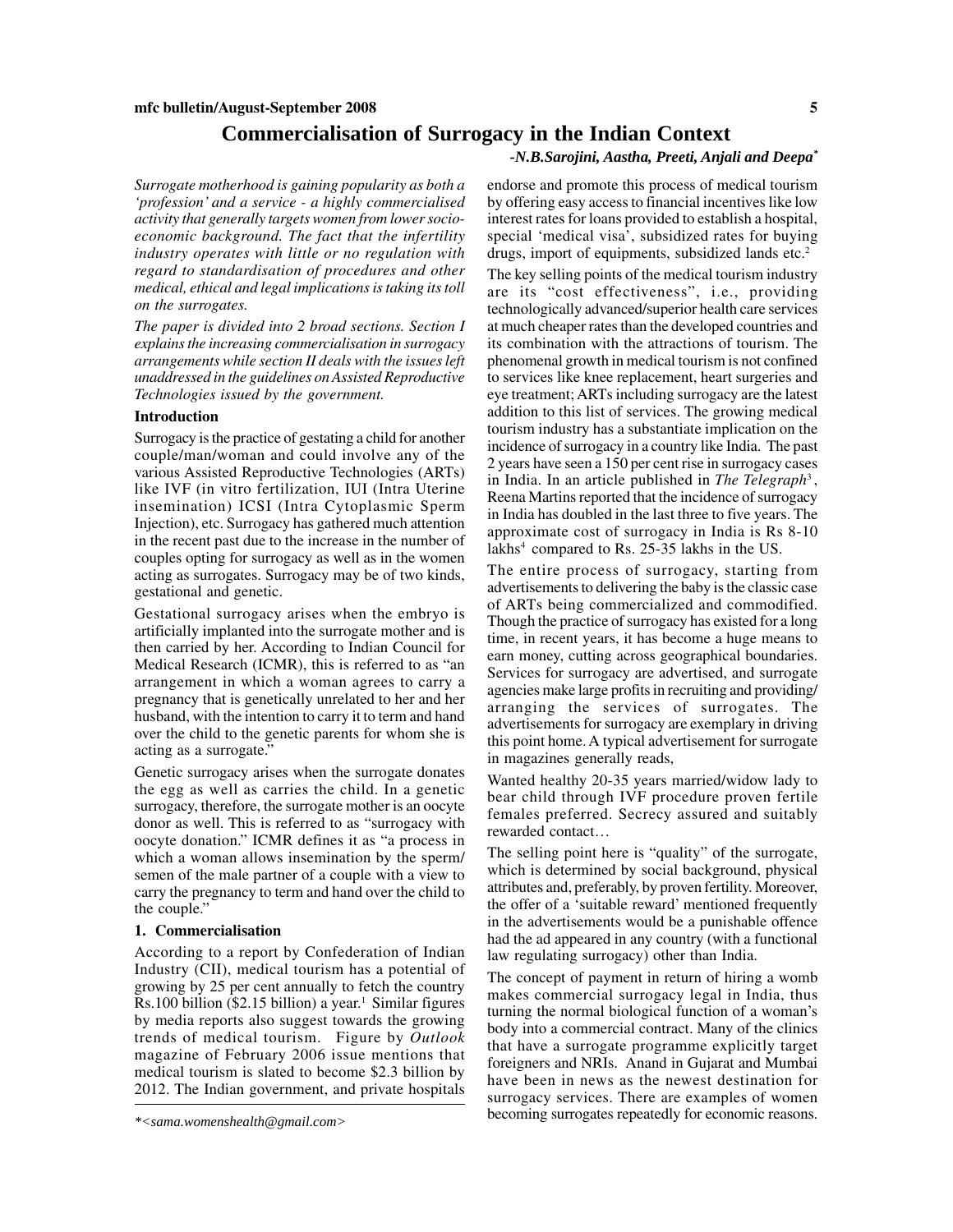The need for some couples to have a surrogate, and women offering their services because of monetary reasons, has turned the procedure of surrogacy into an industry. Some literature and research points to towards the evidence that "most surrogate mothers earn just above the poverty line, and less than four per cent of surrogate mothers are reported to have received graduate school education." Over 40 per cent of surrogates are unemployed, receiving financial assistance or both.5 According to media reports also, even if the contracts for surrogacy are unenforceable, exploitation will the surrogates will continue. For example, an orphanage in Haryana sold a girl twice in three years to bear children for two childless couples.<sup>6</sup> One surrogate agent explains, "The only reason for which women opt for surrogacy is money. Each delivery can get a surrogate up to 2 lakh rupees." He also suggested that, *"*I feel this is an excellent opportunity for women to become independent from situations like prostitution or commercial sex work and trafficking.7

The current state of chaos in the fertility industry is taking its toll on the women who are increasingly being called 'professional surrogates'. There is an urgent need for regulation through a comprehensive law covering not only surrogacy but also the whole gamut of assisted conception techniques. Right now the sole regulation governing surrogacy and other Assisted Reproduction Technologies (ARTs) in India is 'The National Guidelines on Accreditation, Monitoring and Regulation of ART clinics issued by the Indian Council of Medical Research (ICMR), a legally non-binding document.

#### **2. Regulation and Surrogacy**

The National Guidelines for Accreditation, Supervision and Regulation of ART Clinics in India<sup>8</sup> have tried to regulate the functioning and conduct of clinics offering infertility services. Unfortunately many aspects have been left out especially with regard to surrogacy, particularly the legal aspects, rights of a surrogate mother and other measures to ensure the well being of the surrogate.

For instance, the guidelines prohibit ART clinics from advertising for surrogates, donors and from being a part of the monetary transactions between the commissioning couple and the surrogate and require that the couples find the surrogates themselves. But services for surrogacy are openly advertised by clinics and surrogate agencies and infertility clinics make large profits in recruiting and providing/arranging the services of surrogates.

Many clinics like Dr. Nayna Patel's Akanksha Infertility Clinic (Anand), Malpani Infertility Clinic (Mumbai), and Rotunda Centre for Human Reproduction were found to be operating networks of professional surrogates. Websites of several clinics include a separate section with a clinic-approved list of surrogates and also carry advertisements seeking new surrogates. [*"We can provide you an Indian surrogate recruited through advertisements in our local newspapers. All surrogates taken into our program are between 21-35 years of age. They are married with previous normal deliveries and healthy babies. They are made to run through basic serological screening tests as well as an infectious disease screen. They are also screened for Thalassemia. All couples including lesbian and gay couples and even single men and single women can avail of this facility to fulfill their dream of enjoying parenthood".*

(http://www.iwannagetpregnant.com/Surrogacy.asp)]

The ICMR guidelines state, "*A third party donor and a surrogate mother must relinquish in writing all parental rights concerning the offspring and vice versa. The birth certificate shall be in the name of the genetic parents. (3.5.4)*" By genetic parents, ICMR refers to the commissioning couple; the fact that the surrogate mother may also be one of the genetic parents is another typical ICMR discrepancy. Moreover, they say that the couple must adopt the child in order to become legal parents, unless they can establish their genetic link with the child through DNA fingerprinting. What actually happens is that after the child is born to the surrogate, the surrogate fades into the background anonymously and efforts are made to erase all evidence pointing towards use of a hired womb.

In a recent landmark case in the High Court in Gujarat, the court issued an interim order ruling that the birth certificate of twins born to a surrogate mother should bear the name of the surrogate mother and the surname of the father

*The order followed a petition filed by a German couple who had commissioned the surrogacy and who wanted to move to the UK after the birth of their twins. Their visas were refused on the grounds that the birth certificate of the children bore the name of the German woman while the German law recognizes the woman who has actually delivered the child instead of the woman for whom the child is being borne.9*

Going by the ICMR guidelines, the surrogate should be giving the child in adoption to the couple, without being recognised as the parent in the first place. But this scenario is equally problematic owing to the rather unreasonable nature of the adoption law of the land. According to the Hindu Maintenance and Adoption Act 1956, only Hindus can legally take/give a child in adoption. If a non-Hindu couple has a child through a surrogate mother, they would probably not be able to become their child's legal parents. Moreover, only the father (in a 2-parent scenario) can give/take a child in adoption. If the child has been born using either the couple's egg and sperm or the surrogate mother's egg and donor/male partner's sperm, it would be the surrogate's husband who would be the father of the child and the one giving the child in adoption. The couple may also apply for a declaration of guardianship, a commonly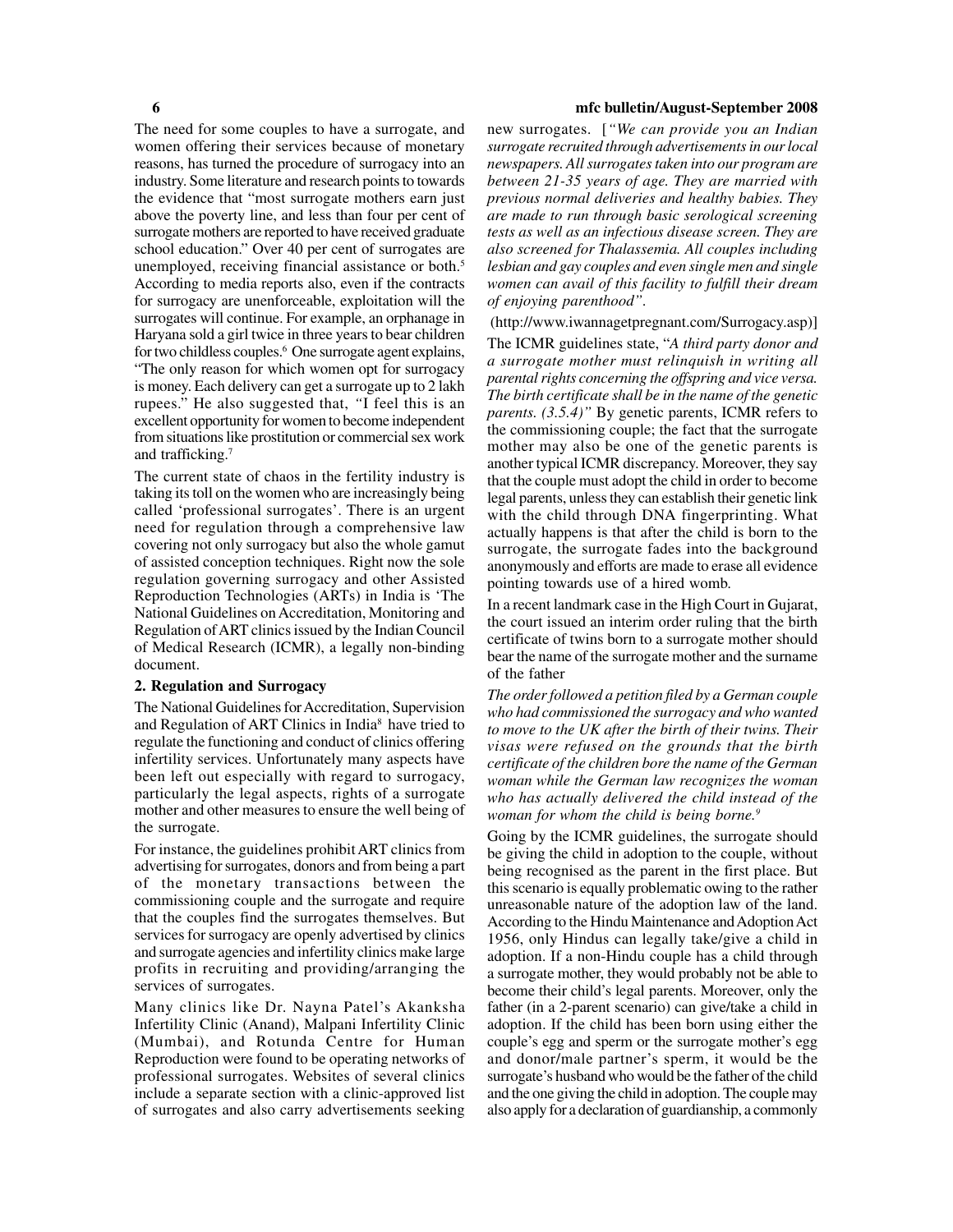used alternative to adoption in India, but couples are rarely informed about this option.

The guidelines are vague about the age criteria for the surrogate mothers. The maximum age has been specified as 45 yrs while the minimum age has not been mentioned. They specify that the surrogate mother should belong to the same generation as the persons commissioning the surrogacy. But, there have been several instances of a mother/ mother in law acting as a surrogate for her son/daughter, which is in clear violation of this clause. Recently, a Gujarati woman in her late 40s became a surrogate for her daughter and gave birth to her own twin grandchildren (www.intendedparents.com/news/grandmother\_is surrogate mother to grandchildren/). Apart from the changing definition of biological motherhood that such cases highlight, a much more serious concern is the side effect on the woman's body.

In order to address exploitation at some level, the guidelines state that a woman cannot be surrogate for more than 3 times. But this does not take into account the number of pregnancies she has already had and there is no way of monitoring the number of times a woman becomes surrogate. She can easily exceed the limit by going to different clinics each time or may be forced to act as a surrogate more than three times for financial gain. Keeping in mind the low socioeconomic status of the women, which might be indicative of poor health status, undergoing multiple pregnancies following techniques like in vitro fertilisation or artificial insemination may seriously harm the health of the surrogate mother.

In addition to this, ICMR also feels that a surrogate *"must also provide a written certificate that 'she and her husband (to the best of her/his knowledge) have had no extramarital relationship in the last six months. (This is to ensure that the person would not come up with symptoms of HIV infection during the period of surrogacy.) (3.10.7)'"* Not only does this clause impinge on the sexual life of the woman and her right to privacy, it is absurd to assume that a married woman can acquire HIV only through extra marital relationships. Further, the clause leaves out the possibility of single/ lesbian women from acting as surrogate mothers. In another equally unreasonable clause, it is required that the surrogate registers 'as a patient' at the clinic in her own name.

Then there are other issues, which might spring up in the process like – what if the surrogate does not want to give up the child? What if the couple does not want the child after the surrogate has become pregnant or if the couple splits/gets divorced or passes away during the gestation period? Such situations must be addressed in the 'contract' and in the consent forms. Unfortunately, there are no standard forms or contract templates. They are chalked out with every surrogacy arrangement, where, more often than not, the clinic and the doctors are instrumental.

#### **Conclusion**

In India, with ARTs being available almost in the private sphere, and with the fertility market getting more and more commercialized, it is crucial for the State to play a considerable role in regulating and monitoring ARTs including Surrogacy. This is of immediate concern especially since legislation on Assisted Reproductive Technologies (ARTs), ART Regulation Act 2008, which includes surrogacy, is on the anvil.

Owing to the rise in unregulated and unethical practices in the field of ARTs and Surrogacy, it is important that a public debate on these issues is imperative on a wider and larger platform to tackle the adverse effects of these technologies on women and the society at large in terms of their legal and ethical implications.

#### *References*

*Globalization and Health, Towards the National Health Assembly-II*, Jan Swasthya Abhiyan, 2007.

Kumar, L. Orphan sold for Rs. 71,000 to bear child, February 17, 2005, *The Times of India.*

Martins, R. Rent a Womb, January 22, 2006, *The Telegraph.*

Mascarenhas, A., Diwan, S. For Rent, wombs in Pune, January 15, 2006, *The Indian Express.*

Medical Tourism can fetch Rs.100 bn by 2012,. <http:// www.ciionline.org/news/news Main2-9-2006\_4.html>

Sama Resource Group for Women and Health. *ARTs: Assistance in Reproduction or Subjugation?* 2006.

The National Guidelines for Accreditation, Supervision and Regulation of ART Clinics in India. Indian Council of Medical Research, 2005.

Times News Network, More rights for surrogate mother, *The Times of India*, April 6, 2008.

Williams - Jones, B. 2002, Commercial Surrogacy and the Redefinition of Motherhood, as cited in Banerjee S., Basu, S., *Rent a Womb: Surrogate Selection, Investment Incentives and Contracting* <http://www.gipe.ernet.in/pdfs/working%20papers/ wp11\_swapnendubanerjee.pdf>

#### *Endnotes*

1 Medical Tourism can fetch Rs.100 bn by 2012, <http:// www.ciionline.org/news/news Main2-9-2006\_4.html>

2 *Globalization and Health, Towards the National Health Assembly-II*, Jan Swasthya Abhiyan, 2007

3 Rent a Womb, Reena Martins, *The Telegraph*, January 22, 2006.

4 For Rent, wombs in Pune, Anuradha Mascarenhas/Sachin Diwan, *The Indian Express*, January 15, 2006

5 Williams - Jones, B. (2002, Commercial Surrogacy and the Redefinition of Motherhood, as cited in Swapnendu Banerjee and Sanjay Basu, *Rent a Womb: Surrogate Selection, Investment Incentives and Contracting*.

6 Orphan sold for Rs. 71,000 to bear child, Lalit Kumar, February 17, 2005, *The Times of India*

7 Sama, *ARTs: Assistance in Reproduction or Subjugation?* 2006

8 The National Guidelines for Accreditation, Supervision and Regulation of ART Clinics in India, Indian Council of Medical Research 2005

9 More rights for surrogate mother, *The Times of India*, April 6, 2008.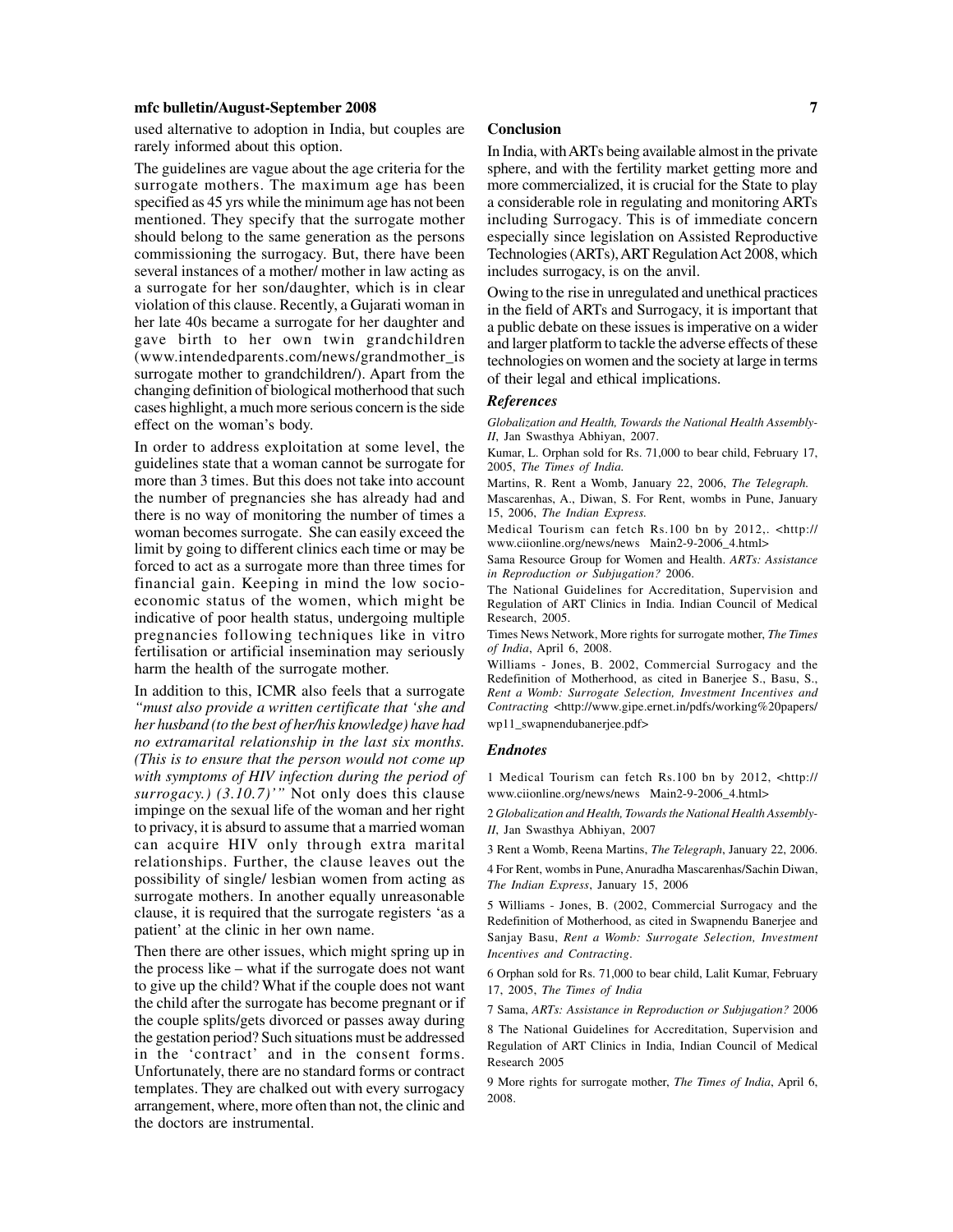# **The Hunger Bazaar**

# **Ethical Issues in Public Private Partnerships in Nutrition and Conflict of Interest**

### *- Radha Holla and Lakshmi Menon1*

During one of the debates related to Infant and Young Child Feeding at the World Health Assembly (WHA) in 2005, India took the following position: "Commercial enterprises by definition are profit driven entities. It is neither appropriate nor realistic for the World Health Organization (WHO) to expect that commercial groups will work along with governments and other groups to protect, promote and support breastfeeding." Following this, WHA adopted a Resolution 58.32, which further urges Member States "to ensure that financial support and other incentives for programmes and health professionals working in infant and young child health do not create conflict of interest".

Today, in the wake of several statements by the Indian government on the need for Public Private Partnerships (PPPs) for ensuring the citizens of the country can attain and exercise their rights to health and nutrition, the statement of 2005 seems to have been forgotten. PPPs today are being presented as the foundation on which a healthy, well nourished India can be built; that without this foundation, we will sink into a miasma of ill health, malnutrition, and underdevelopment, from which we can never rise. And so it is, in a world driven by markets and trade, where the World Trade Organization (WTO) dictates how food is to be accessed by people, where the World Bank promotes "social entrepreneurship" inviting "innovators" into the "marketplace" of development, where corporates are asked to exhibit their social responsibility.

The notion that profit-driven commercial interests cannot be at the vanguard of equitable development was first given concrete shape as the International Code of Marketing of Breastmilk Substitutes, adopted by the 34<sup>th</sup> World Health Assembly on 21<sup>st</sup> May 1981. This Code symbolized the coming together of civil society and international organisations such as UNICEF and WHO to meet the profit-driven industry in a head-on collision course and stay to win. That profit could not drive equitable development was clearly evident in a libel suit Nestle had filed in 1974 against AgDW (Arbeitsgruppe Dritte Welt, or Third World Action Group) who had published a pamphlet against the Nestle entitled "Nestle Kills Babies." Though the court's decision in 1976 was in favour of Nestle, because the company could not be held

responsible for infant deaths "in terms of criminal law", the judge fined AgDW a token 300 Swiss francs, and warned the corporation that it "must modify its publicity methods fundamentally." The International Code was the first global instrument initiated by civil society to control corporate behaviour in its pursuit of profits.

The world has turned a full circle, and today, 27 years after the Code was adopted by all countries except the US, UNICEF is partnering with the Global Alliance for Improved Nutrition (GAIN), a body that furthers the interests of the food industry to push for increased profit-driven corporate intervention in nutrition and food policies and policy making in countries. In fact, UNICEF and WHO representatives sit on the board of GAIN with a leading baby food manufacturer, Danone, who has violated the International Code in several countries. As Board members of GAIN, UNICEF and WHO are also engaging with the International Life Sciences Institute, whose members include hundreds of other chemical, food and drug companies including Bayer AG, Coca-Cola, Dow Agrosciences/Dow Chemical, DuPont, ExxonMobil, General Mills, Hershey Foods, Kellogg, Kraft, McDonald's, Merck & Co., Monsanto, Nestle, Novartis, PepsiCo, Pfizer and Proctor & Gamble. (See box: ILSI India – Members). ILSI (International Life Sciences Institute) is an important driver behind the GAIN initiative, and together with Heinz Foods has been the main supporter and funder behind the development of Sprinkles, a product for treating irondeficiency anemia in children 0-6 months of age, which will be discussed later in the article.

#### **Who Gains from GAIN?**

The Global Alliance for Improved Nutrition (GAIN) is essentially a body that lobbies with governments, advertising products of the corporate food manufacturers, to have these products introduced into national public health and nutrition systems. GAIN was founded at a special 2002 UN session on child health, to address the problems of inadequate diet in at-risk populations using food fortification through partnerships with the private sector. GAIN has been part of an "innovative" answer to malnutrition This answer, costing around US\$70 million, has been the Bill and Melinda Gates Foundation's (BMGF) economic incentives to Kraft, Procter & Gamble, H.J. Heinz, and other food companies and pharmaceutical

*<sup>1</sup> Emails: <radhahb@yahoo.com>,*

*<sup>&</sup>lt;menonlak1@gmail.com>*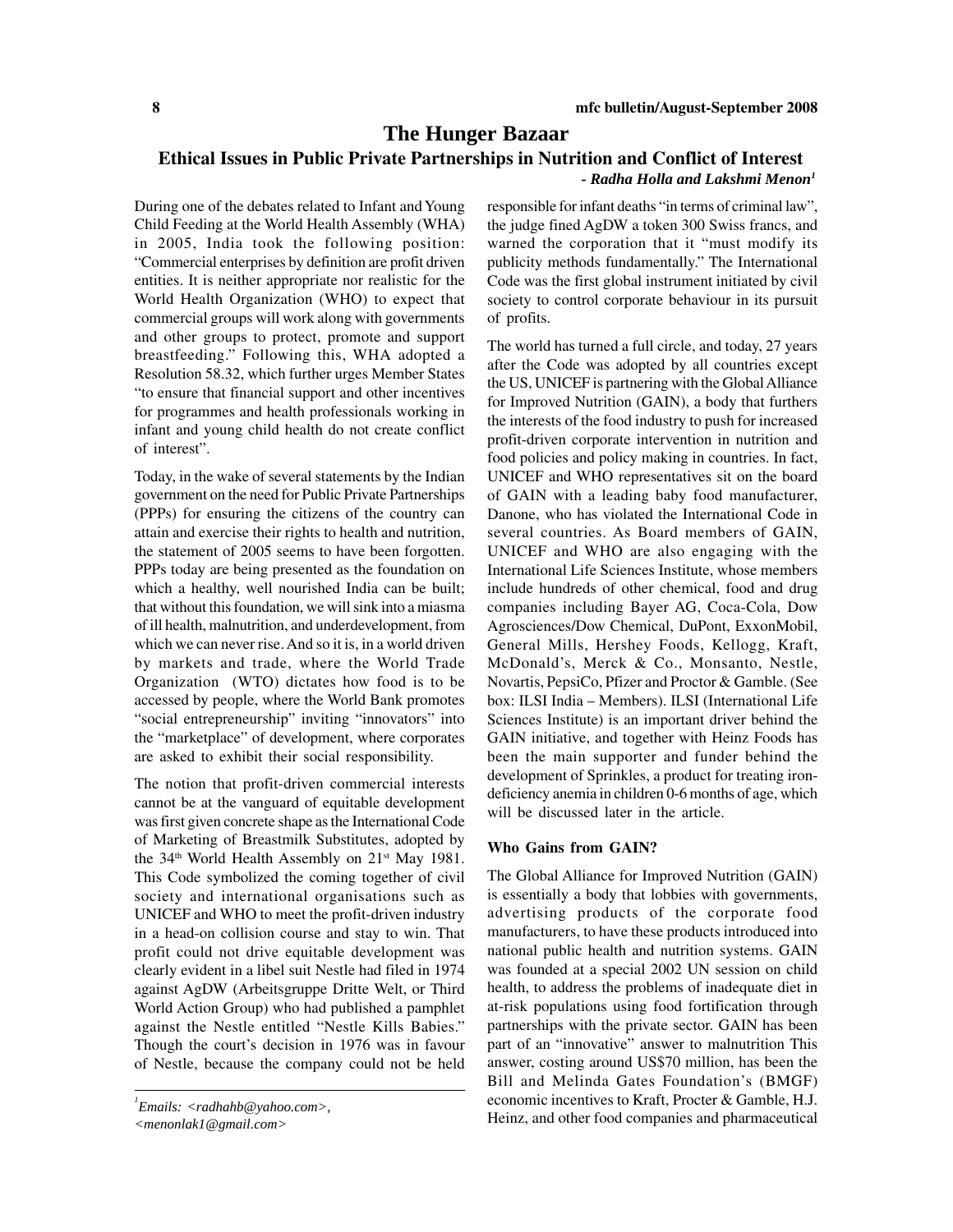### **International Life Sciences Institute (ILSI)**

**List of Indian members**

Ajinomoto Co., Inc. Akzo Nobel Chemicals Pte. Ltd. Bikanerwala Foods Pvt. Ltd. Coca-Cola India DSM Nutritional Product India Pvt. Ltd. Frito Lays Div., PepsiCo India Holdings (P) Ltd. Ganesh Benzoplast Ltd. General Mills India Pvt. Ltd. Haldirams Marketing Pvt. Ltd. Hindustan Lever Limited Hexagon Chemoils Pvt. Ltd. ITC Foods Business Kanmoor Foods Ltd. c/o Marico Industries Ltd. Kejriwal Enterprises Kellogg India Pvt. Ltd. Mars Incorporated Monsanto Enterprises Ltd. National Dairy Development Board Nestlé India Limited Nicholas Piramal India Limited Roha Dyechem Ltd. RSA Vitamins Private Limited Sayaji Sethness Ltd. The NutraSweet Company Vinton Healthcare Pvt. Ltd.

manufacturers like Roche<sup>1</sup> to fortify foods with micronutrients, according to a news item printed in *Wall Street Journal* some years ago<sup>2</sup>. In exchange, GAIN, led by BMGF and including UN agencies such as WHO and UNICEF, the governments of USA, Japan, Germany and Canada, would offer companies assistance in lobbying for favorable tariffs and tax rates and speedier regulatory review of new products in targeted countries. The consortium also would give local governments money for initiatives to help create demand for fortified foods, including large-scale public relations campaigns or a governmental "seal of approval."3

In India, GAIN has been engaging in several activities related to fortification of food. These include, according to its Annual Report of 2006-07,

- In September 2006, GAIN, together with World Food Programme and the Tamil Nadu State Aids Control Society initiated a project to provide nutrient-dense blended food to people living with HIV/AIDS in Tamil Nadu
- Again, in September 2006, GAIN supported the fortification of 10,000 metric tons of blended

According to its Annual Report 2006-07, the Board of GAIN is composed the following persons:

- · Jay Naidoo, Chair (Chairman, Development Bank of Southern Africa; Chairman, J&J Group, South Africa).
- Jaime Sepulveda, Vice Chair (Director, Integrated Health Solutions Development Program, Bill & Melinda Gates Foundation, USA).
- · Chunming Chen (Senior Advisor, Chinese Center for Disease Control and Prevention; Director, International Life Science Institute, China).
- · Frances Davidson (Health Science Specialist, Office of Health and Nutrition, Bureau for Global Programs, U.S. Agency for International Development, USA).
- · Christopher Elias (President, PATH, USA).
- Pierre Henchoz (Partner, Lombard Odier Darier Hentsch & Co, Switzerland).
- Richard Hurrell (Professor, Institute of Food Science and Nutrition, Swiss Federal Institute of Technology, Switzerland).
- · Olivier Kayser (Vice President, Ashoka, UK).
- · Ernest Loevinsohn (Director General, Health and Nutrition Directorate, Canadian International Development Agency, Canada).
- · Franck Riboud (Président Directeur Général, Groupe Danone, Paris, France).
- · Anji Reddy (Executive Chairman, Dr Reddy's Laboratories Ltd, India).
- Paulus M. Verschuren (Senior Director, Partnership Development, Unilever, the Netherlands).
- · Julian Schweitzer, (Ex Officio Director of Health, Nutrition and Population, Human Development Network, World Bank, USA).
- Marc Van Ameringen, (Ex Officio Executive Director, GAIN, Switzerland)

The representatives of UNICEF and WHO had retired from their positions on the Board at the time of the publication of the report and were to be replaced by others from the two organisations.

food to reach 400,000 children aged between six and 36 months in Gujarat.

In January 2007, UNICEF (Rajasthan) received a US\$ 198,480 GAIN grant for the fortification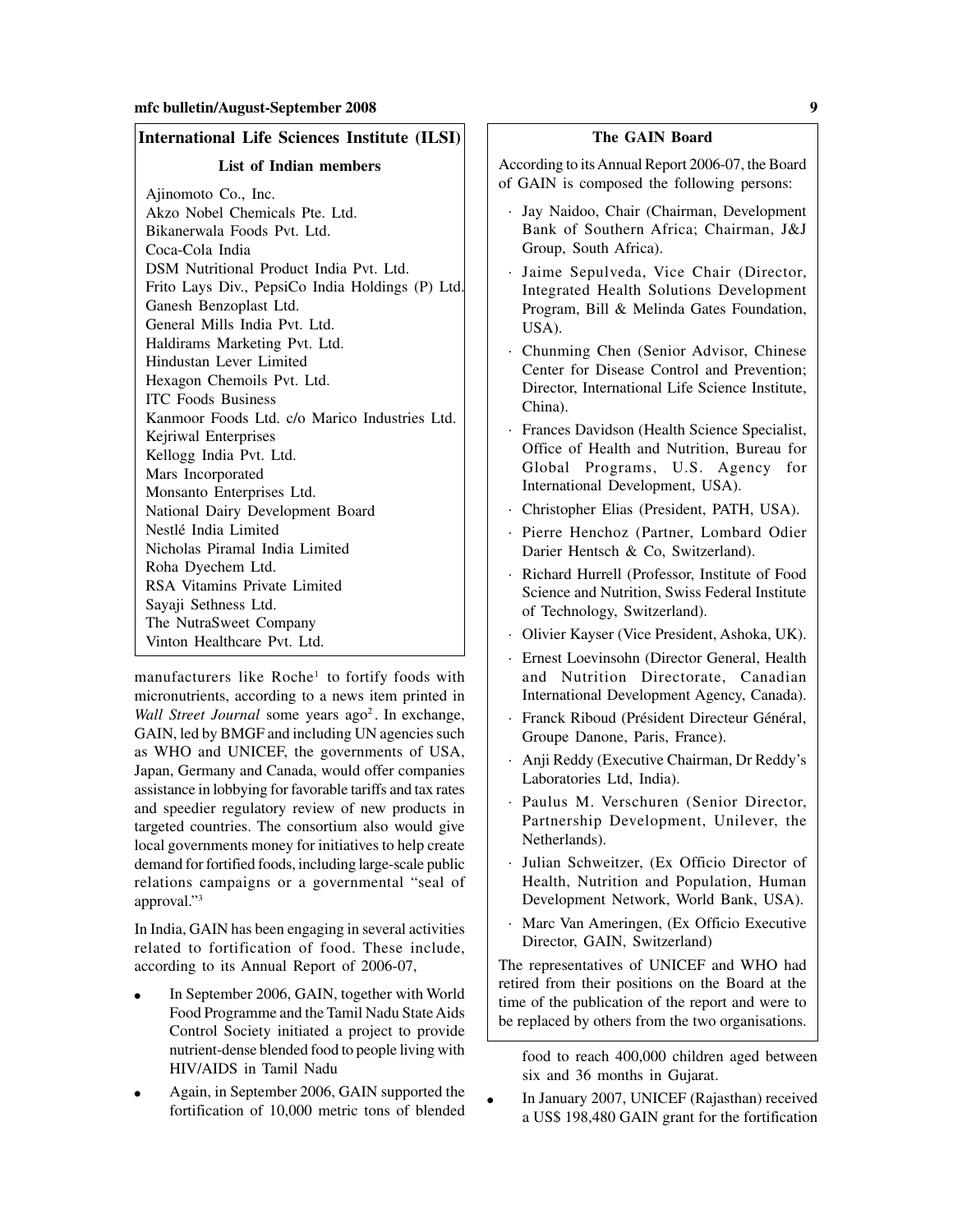of home-made complementary foods with a mix of vitamins and minerals – Sprinkles - aimed at 120,000 children aged between six and 36 months.

- In May 2007, GAIN started working with Naandi Foundation in May 2007 to start the distribution of fortified meals to school children in Andhra Pradesh, Rajasthan, and Madhya Pradesh.
- In May 2007 again, in Hyderabad, Britannia Industries added fortified biscuits for 1,20,000 children, with help from GAIN. This intervention created a huge market for Britannia, one that was captured with no advertising costs, and got the following response from the company's Managing Director, Vinita Bali (reproduced from GAIN's annual report):

"Britannia is delighted to be partnering with GAIN in a first-of-its-kind public private partnership in the school feeding program in Hyderabad wherein we make and supply specially fortified biscuits to some of the most disadvantaged children. We are grateful to GAIN for supporting our work."

GAIN is now working with DSM Nutritional Products, Cargill, Akzo Nobel and Procter and Gamble to create the *GAIN Premix Fund*, which will give loans and grants to people to purchase the products, probably through programmes run by NGOs and even governments. This enthralling4 "endeavour" was launched at a meeting of the Clinton Global Initiative in September 2007.

In 2005, GAIN, together with the World Bank, founded the GAIN Business Alliance. Over 200 companies have become partners since its inception. In March 2007**, t**he first GAIN Business Alliance Global Forum, held in India, brought together 130 business and government leaders from fifteen countries to explore new partnerships to "fight malnutrition".

#### **GAIN and the Issue of Conflict of Interest**

As indicated above, GAIN works closely and actively with several organisations including Danone, Helen Keller International, Micronutrient Initiative - a Canada-based international not-for-profit organization dedicated to eliminating vitamin and mineral deficiencies worldwide, National Fortification Alliance – an alliance that brings together government, international organisations, civil society and the private sector to implement food fortification in GAIN projects, Tetra Pak, UNICEF, World Bank Initiative, World Food Programme and WHO. It is also a member of several alliances and coalitions that are lobbying with the government on the national nutrition policy.

One such coalition is the Coalition for Sustainable Nutrition Security in India, chaired by Dr. M.S. Swaminathan. This Coalition has set up a Task Force for Children under Two to identify steps to prevent/ reduce malnutrition in infants and young children. UNICEF is also a part of both the Coalition and the Task Force. This raises the issue of conflict of interest, as GAIN has a baby food manufacturer on its Board. GAIN's presence also violates the IMS Act (for instance Art 3, 4 and 9 among others).

India translated the Code into the IMS Act (The Infant Milk Substitutes, Feeding Bottles and Infant Foods (Regulation of Production, Supply and Distribution) Act, 1992), and amended it in 2003 to make it even stronger. The IMS Act bans the following:

- i. All forms of promotion of baby foods and feeding bottles meant for babies under two years of age
- ii. All forms of advertising by print media, electronic media, or any other method
- iii. Providing gifts and free samples to anyone; contacting pregnant or lactating women
- iv. Donation of products, educational material or equipment
- v. Using pictures of mothers, baby, cartoons or other graphic material on cartons, labels and tins
- vi. Using educational material or advertisement giving incomplete or incorrect information to pregnant or lactating women
- vii. Display of posters or related material in hospitals, pharmacies and chemists' shops
- viii. Making payments to health care workers
- ix. Sponsoring gifts, meetings, conferences, seminars, contests, or giving funds for any other activity to health care workers and their associations.

Thus the presence of GAIN – an initiative whose main purpose is to create markets for products of corporate manufacturers - in such coalitions and alliances, which are essentially bodies that lobby in the context of policy, raises issues of conflict of interest, especially if GAIN provides financial or logistic assistance. When the issue of conflict of interest was raised at an early meeting of the Coalition, the UNICEF representative was asked to form a committee to look into the matter. This representative, together with the National Coordinator of Breastfeeding Promotion Network of India, who was an invitee at the meeting, developed a statement on Conflict of Interest, to be signed by the various participants. UNICEF finally refused to sign its own statement. When the representatives of the Working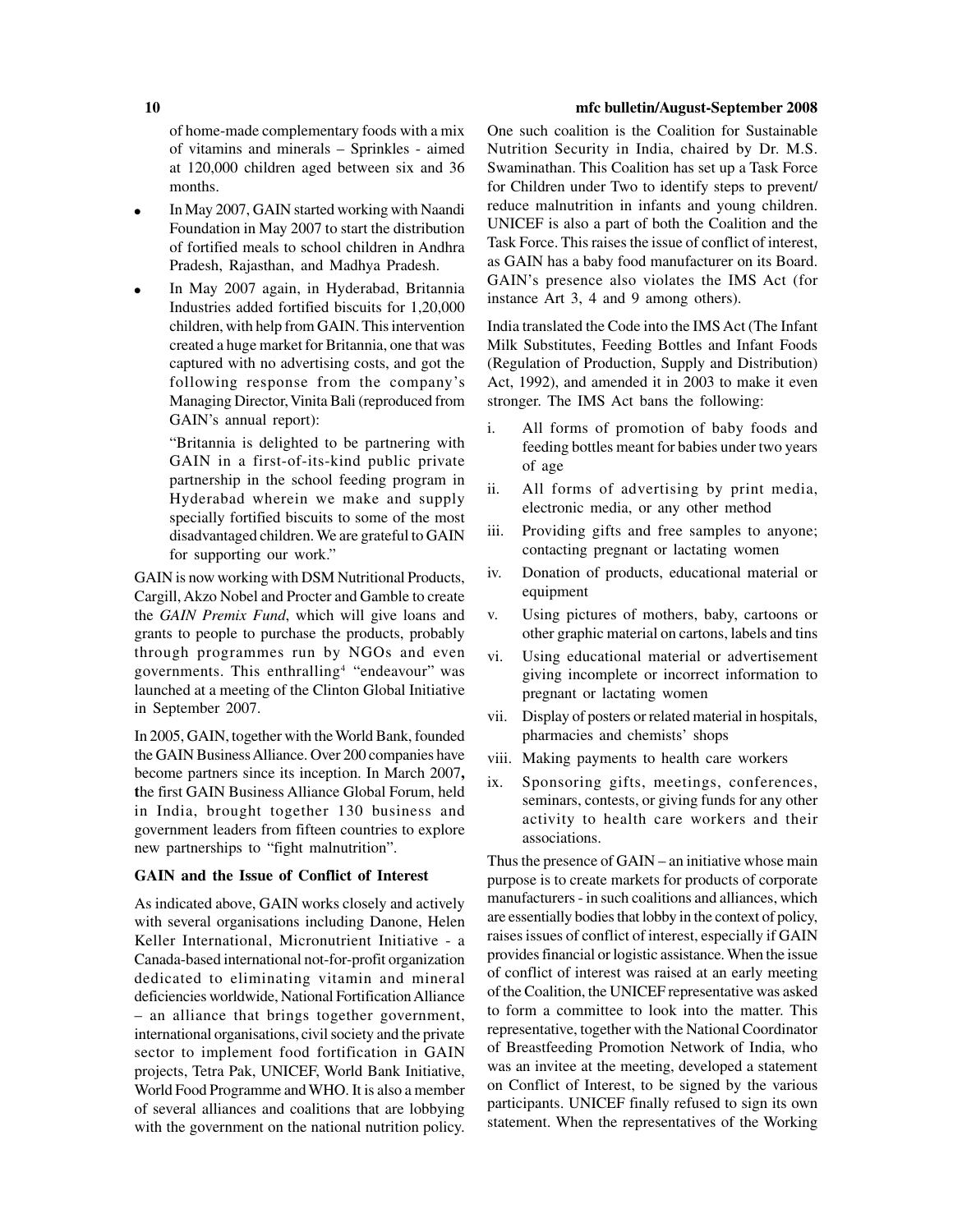Group for Children Under Six – A Joint Working Group of Jan Swasthya Abhiyan and Right to Food Campaign, sought a meeting with the Country Representative to take up this matter, she refused to meet them, citing a busy travel schedule as the reason.

Earlier, on 15th April 2008, the Working Group together with several other civil society organisations, professional bodies and health groups, had organized a protest at a meeting "India Alliance for Infant and Young Child Nutrition (IYCN) called by the GAIN in Delhi. Government of India<sup>1</sup>s Ministry of Women and Child Development, Ministry of Health and Family Welfare, Ministry of Food Processing and many international and national agencies including UNICEF, WHO, DFID and many experts were listed as potential members of the Alliance.

The group submitted a protest note (See pp.18-19, *mfc bulletin,* Feb-May 2008, for the complete text of the protest note and also the text following "Questioning Market Solutions for Child Malnutrition") to the GAIN representative in India and also interacted with the participants who were invited at the meeting and offered to answer any questions if they have. Two members of the protest group also participated in the meeting and raised the points of 'conflicts of interest' while entering into any partnership.

Since then, BPNI has, through the Right to Information Act, sought information from the the Planning Commission, the Ministries of Health and Women and Child Development to disclose their engagement with GAIN. None of these requests have been satisfactorily answered.

#### **How Necessary are Micronutrients and Food Fortification?**

On May 15 2008, the *Lancet Series on Maternal and Child Malnutrition* was launched in India. The metaanalysis had been funded by BMFG. The series focused on several interventions: breastfeeding, removing vitamin A and zinc deficiency, health education on a massive scale, providing adequate budgets and programming for exclusive breastfeeding and other interventions. However, the focus of the launch was entirely on the micronutrient bit. The brief prepared for the press included little other than recommendations for including micronutrient fortified foods in the public health and nutrition systems. One person missing at the launch, which included GAIN, Micronutrient Initiatives among others, was Dr. H.P.S. Sachdeva, one of those engaged in the meta analysis related to vitamin A. Dr. Sachdeva had challenged the paper written by Dr. Zulfikar Bhutta for the series.

His contention was that if an industry-sponsored study was ignored in the meta analysis, then there was no role for vitamin A for neonates for reducing either infant mortality or malnutrition. Interestingly other studies, such as the Lucknow study which also supported Sachdeva's contention, were not taken into account in the meta-analysis. The matter was commented upon by Piyush Gupta, the editor of *Indian Pediatrics,* who asked, "Do We Need Universal Neonatal Vitamin A Supplementation?" (See box of the same name) Gupta concludes a call for urgent action, "because there might be intense lobbying for initiating newborn vitamin A supplementation in the country. Even UNICEF and WHO may buckle to the pressure of this so called "core intervention"." He warns that "Attempts could be under way to commercialize micronutrient malnutrition in the country by presenting incomplete evidence".

Let us look at the case of zinc deficiency. Zinc becomes available to the body through consumption of food grown in zinc-rich soils. As it is not created, it needs to be replenished through organic methods of agriculture. Chemical fertilizers, especially DAP, leaches zinc from the top soil layers, making it unavailable to the plant. The use of such chemical fertilizers, together with the discontinuance of use of organic material as manure, is the major cause of zinc deficiency. Addressing this deficiency through supplementation and fortification, without looking at agricultural practices, is akin to giving a person repeated blood transfusion without stemming the flow of blood from the wound.

In the case of fortification of *atta* (wheat flour) with iron, the presence of phytates will now allow optimal absorption of iron, and will also affect its keeping quality. This would mean that if benefits of fortification with iron has to reach the people, Indians must replace *atta* with *maida* (refined flour) in their food as fortification is more successful with *maida*. However, such a change in the gastronomic habits of the country would mean that new deficiencies – that of several vitamins, fibre, etc. would start becoming visible in the near future. Of course, as far as industry is concerned, this would provide the market for several other pill-based solutions.

Sprinkles, the other market solution to iron deficiency anemia, does offer several benefits over fortification. [Sprinkles comes in the form of sachets (like small packets of sugar) containing a blend of micronutrients in powder form, which are easily sprinkled onto foods prepared in the home.] Trials are on to see its effect if it is distributed through the Integrated Child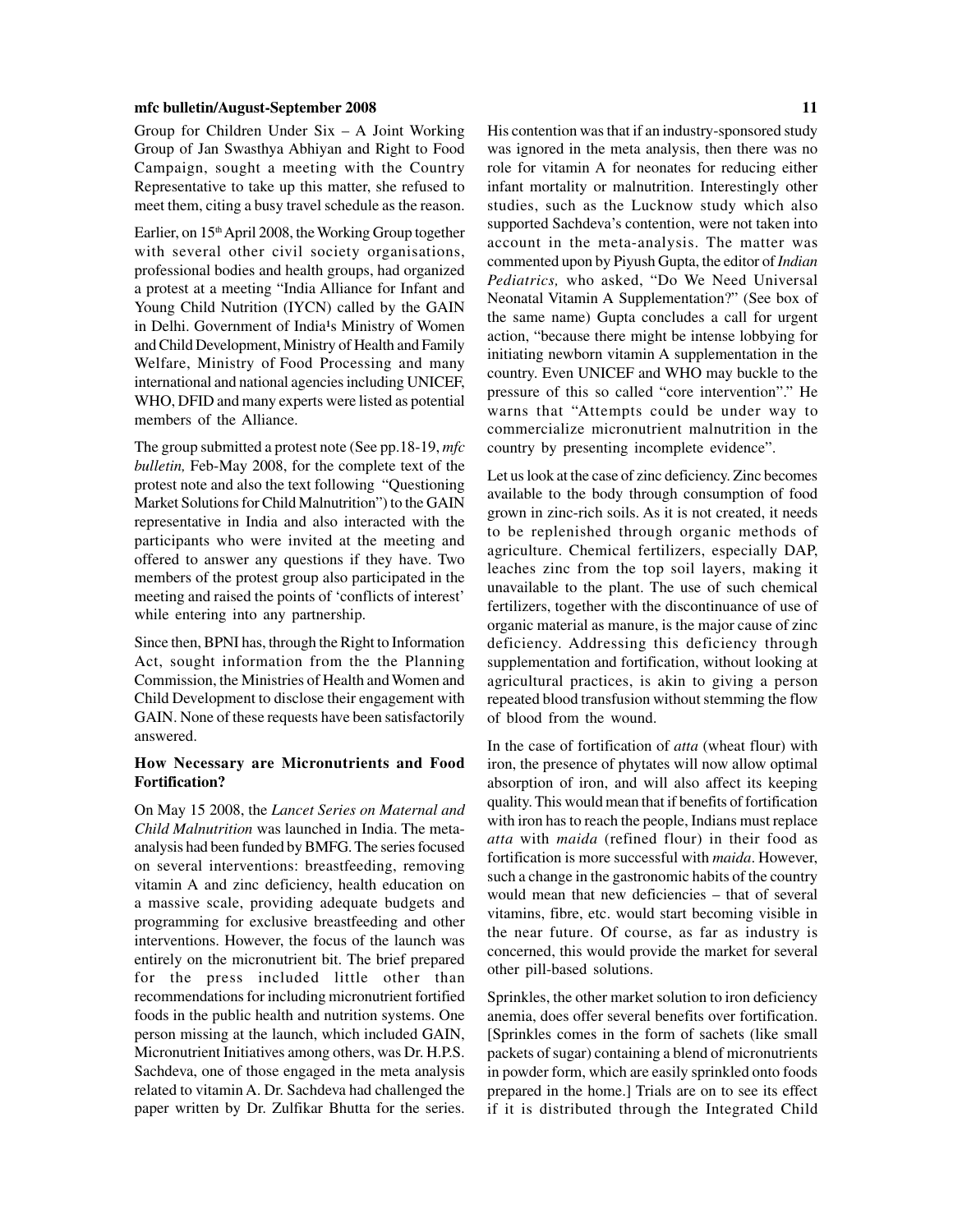Development Services (ICDS). It is another matter that where iron is concerned, pediatric drops of iron are not available because of policy problems, corruption and the like. If such problems were not there, pediatric drops were a good enough answer. Another problem in this case is logistic – how do you reach the people. The main reason for the failure of the ICDS system has often been cited as the disinterest of the anganwadi worker, the inadequate number of workers, political interference in the anganwadi worker's selection and duties, and of course, corruption. Will these problems suddenly disappear if iron supplementation programme is replaced by a Sprinkles distribution programme? A further problem is that currently ICDS is a government programme. However, there is no certainty that such a programme would continue indefinitely for a decade or more. What happens if the government withdraws the programme? Do people then have to buy Sprinkles from the market? At what cost? As it is, the current budget allocation for the entire ICDS programme falls far short of the recommendation by the Supreme Court Order, wherein ICDS is to be universalised, and all children should get supplementary nutrition at Rs. 2 per day, an extremely inadequate amount to begin with. From what budget head will the money for Sprinkles be taken? It definitely will not be from the salaries of the bureaucrats, it will be from the supplementary nutrition programme for children, pregnant and lactating women and adolescent girls.

It is in the context of such problems that the push towards fortification of food, and market solutions like Sprinkles must be examined.

#### **GAIN and Creation of Friendly Legislation**

A stated objective of GAIN is to create friendly legislation. Several of the initiative's announcements make it clear that this friendly legislation will include legislation on complementary feeding. India's IMS Act is the most baby friendly legislation in the world. It is another matter that its violations are not being acted upon. It bans advertising of branded baby foods meant for complementary feeding. Does GAIN look upon this Act as friendly legislation? Or will the word "friendly" apply only to manufacturers? An answer is apparent in GAIN's strategy of influencing parliamentarians. Witness Sachin Pilot's strong comment on the need for fortifying milk with vitamin A, after GAIN organized a meeting with young Parliamentarians:

*The fortification of processed milk with vitamin A could be a low-cost and good strategy to combat malnutrition among children.... No doubt, a balanced diet, rich in*

#### **12 mfc bulletin/August-September 2008**

*fruits and minerals, will be an ideal approach to tackle malnutrition among children. But milk fortification could be an effective way towards this endeavour.5*

Pilot has gone further and has introduced a private member's Bill in the Lok Sabha regarding food fortification, to make it mandatory for food processors to ensure the desired level of nutrients in processed food. This ignores the fact that the of the 86 percent of Indian children between 0-6 years of age who do not get adequate amounts of vitamin A, few, if any will be able to access processed milk (cost would be a prohibitive factor); they can barely access fresh milk, which with its higher fat content than processed milk, would in any case give them the vitamin A they need. Pushing for fortification to processed milk with vitamin A to meet the needs of the poor for this micronutrient is somewhat akin to what Danone is doing with Grameen Bank in Bangladesh – fortifying and converting milk into "Shakti Doi" and selling it for 7 takas/80 ml, when fresh milk with a fat content ranging from 3.5 to 4 percent costs a little less than 2.5 takas for the same amount.

### **Making a Killing on the Hunger Bazaar – Market Solutions to Malnutrition**

GAIN advocates the use of "market solutions" to deal with malnutrition and micronutrient deficiencies. In India alone, GAIN aims at creating a market of one billion people for micronutrients and fortified foods. As mentioned earlier, GAIN provided Britannia Biscuits with the opportunity to reach with its products over a lakh children every day in Hyderabad alone. This is the huge potential of the hunger bazaar to feed corporate greed for profits.

One vital problem with market solutions is that they do not allow us to question the reason why inequities that are behind malnutrition exist. Fortification with iron will not reduce anemia until the cultural, social, and health problems that contribute to the presence of anemia will not be solved. If women continue to eat last and least, they will continue to be anemic. If the problems of hookworm, malaria and amoebiasis are not resolved, anemia will persist. The cure for the problems of diarrhoea are not increasing zinc or vitamin A in diets; it lies in recognizing the right of every person in this country to clean drinking water and ensuring its availability in to every house. It also lies in the upscaling of an extremely cost-effective and proven remedy – ORS – for diarrhoea. Presently, according to National Health and Family Survey 3 (NHFS 3), the use of ORS in treating diarrhoea is less than 30 percent. It is the mindset that does not promote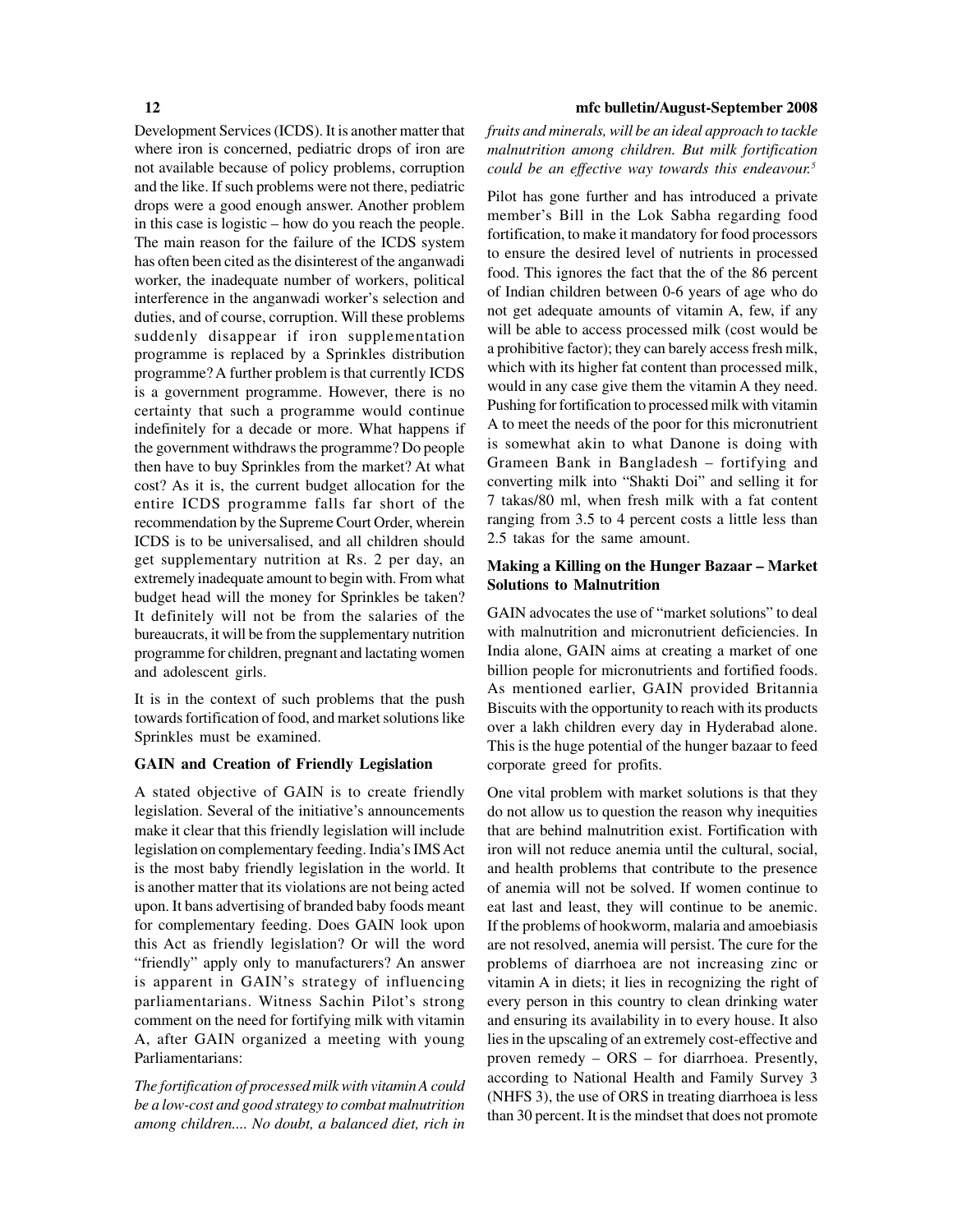ORS, according to Dr. Arun Gupta, National Coordinator of BPNI, which does not allow a budget line for protecting, promoting and supporting breastfeeding in spite of overwhelming evidence that early initiation and exclusive breastfeeding is the single most effective tool to reduce neonatal and infant mortality. This is why the PCV (Pneumococcal vaccine) protocol, costing Rs. 4,500 per dose to be given to infants at 6, 10 and 14 weeks of age, followed by a booster dose,  $6$ , is being preferred for treating pneumonia when initiation of breastfeeding within an hour of birth, and exclusive breastfeeding for six months is the most effective immunization as well as treatment for this important cause of neonatal and infant mortality. The PCV is a wonderful "market solution" not just because it is expensive and there are tens of thousand infants dying with pneumonia in India, but it also requires a good cold-storage chain network, that is another source of profits to the "dogooders" in the corporate sector.

#### *Endnotes*

- 1 The world's largest manufacturer of vitamin A
- 2 Rachel Zimmerman, "Gates Fights Malnutrition with Cheese, Ketchup, and Other Fortified Food Items", *Wall Street Journal*
- 3 Rachel Zimmerman, "Gates Fights Malnutrition with Cheese, Ketchup, and Other Fortified Food Items", *Wall Street Journal*
- 4 *Thrall* in its original usage meant holding someone in one's power; thralldom was a form of serfdom. To enthrall, was to bring someone within one's power and make captive. The word is used in this context.
- 5 "MPs call for milk fortification", *Indian Express*, March 16, 2008.
- 6 Kounteya Sinha, "New vaccine to combat pneumococcal disease", *Times of India,* April 20, 2008
	- 7 Kounteya Sinha, "Delhi, Bengal top charts in pneumonia deaths", *Times of India*, April 27, 2008. See also "Immunity to Reason", *Outlook Magazine,* Sep 8, 2008. "It just prevents 3.6 instances of radiological pneumonia, a rarer form of pneumonia, in every 1,000 children vaccinated. It causes severe respiratory disease in every 1.3 cases per 1,000 vaccinated," quoting Dr Jacob Puliyel etal.

# **Urban Initiatives for a Fossil Fuel Free Society**

#### *- T. Vijayendra1*

*With the world production of oil reaching a peak, we need to move towards a fossil fuel free society. The transition can be ordered or chaotic depending upon the choices we make today and initiatives we take. Urban initiatives are more important because urban communities consume the bulk of the fossil fuels. To begin with we must tackle the urban mindset. Initiatives will have to be around relocalisation and rebuilding the communities. Initiatives around issues of children, solid waste disposal, urban gardens, fuel, transport, water, consumer cooperatives and health care are discussed. Cuba's experience is both educative and inspiring.*

Peak Oil has arrived! That is, the world production of petroleum has reached its peak and it has started declining. Hence the rise in not only petrol and diesel prices but a generalised inflation all over the world. What will happen in next 20 years depends on humanity's response to this crisis. Different countries will evolve in different ways. But they all will go through a period of transition, which will involve a lot of hardships to millions of poor people. The only viable future is a society based on a much lower level of energy consumption, which will come from renewable sources. This will also mean self-sufficient smaller states. As of today, Cuba appears to be best prepared for such a future and may have a most ordered transition. How much the transition will be chaotic or ordered depends on our readiness to face it and respond to it.

In tackling problems arising out of Peak Oil urban areas are more important because they consume bulk of the energy from fossil fuels. They do so because they are centres of power. There are various forms

*1 Email: <vijayendrat@yahoo.com> Mobile: +91 94907 05634*

of power. Thus: (a) Political power, (b) Judiciary, (c) Police and jails, (d) Presence of army in bigger cities, (e) Economic power: production, trade centres, banks, finances, accounting firms and so on. (f) Centres of higher education and culture. Demands in rural areas are influenced by trends in urban areas. Also within urban agglomerates demands in smaller cities are influenced by bigger cities. Consequently reduced demands in urban areas will have a spill over effect.

#### **Urban India**

India has an urban population of 300 million, greater than the population of USA or for that matter greater than any country except China. They live in a total of 400 urban agglomerates. 180 million people live in 35 cities that have a population grater than a million. The three metros, Mumbai, Kolkata and Delhi have more than 10 million whereas Hyderabad and Bengaluru have more than 5 million. In a sense it will be easier to tackle the problems of 120 million people who live in 365 urban agglomerates of less than one million population and many of the success stories will first come from them. On the other hand many groups and individuals in bigger cities are more aware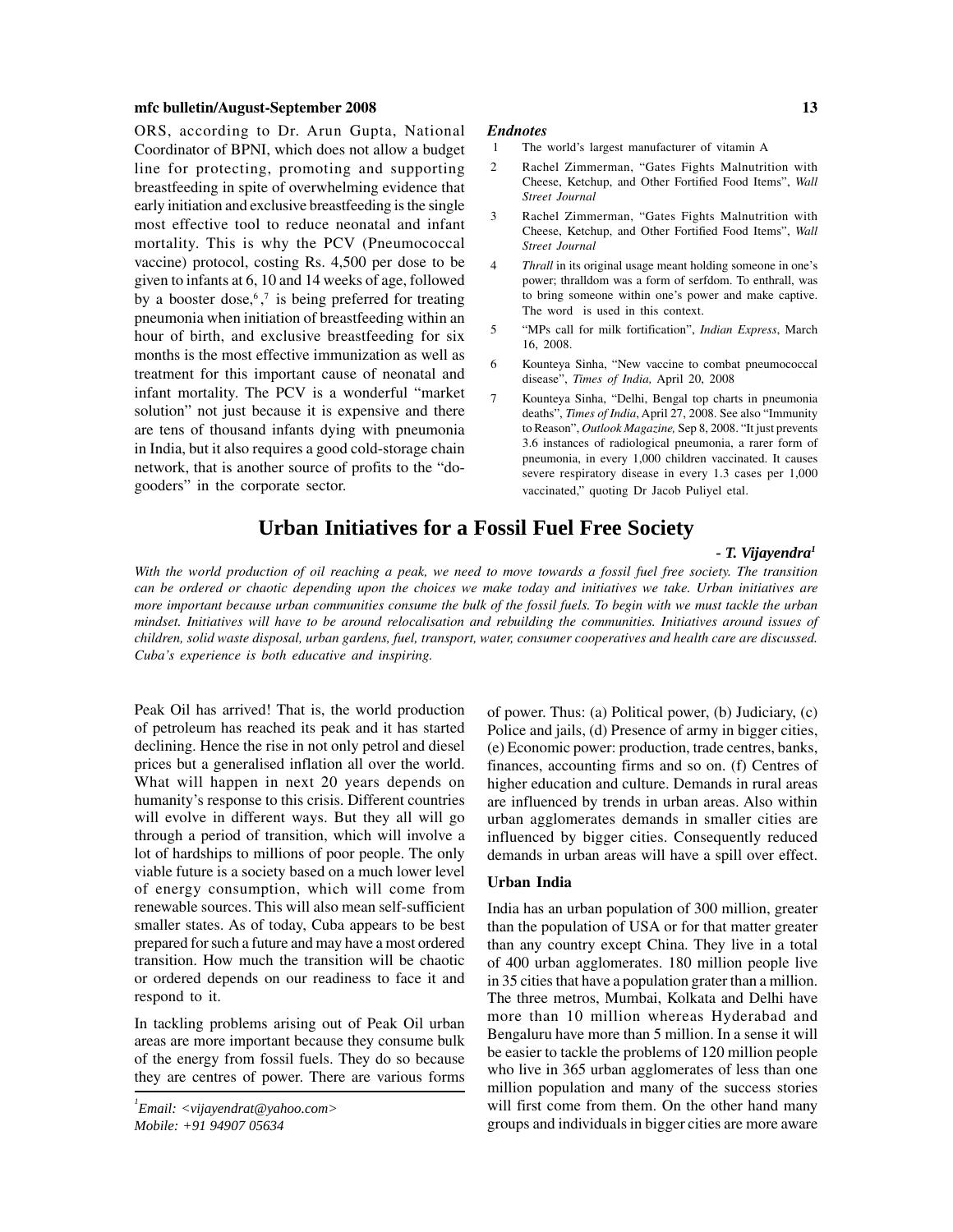and have resources to start alternatives and can help the groups in smaller towns.

#### **The Urban Mindset**

Before we take up concrete programmes we should first understand the urban mindset, because it is crucial in working out the details of the programmes. In urban areas individualism or alienation is very significant. People are used to be on their own and not relating with their neighbours. Any solution to the urban problems will have to tackle this issue first.

Capitalism breeds capitalist individualism and breaks down communities. What is capitalist individualism? It is the belief that one is free if one has money in one's pocket to spend as one likes. The more money you have, the more freedom you have! However this very money is obtained through jobs, which implies wage slavery. So at one level this freedom is mythical. At another level, historically it meant getting out of the oppressive bondage of a caste system or a patriarchal family. So it did mean freedom. Thus the growth of capitalist individualism and the breaking down of the communities are one and the same process. The democratic state also aids the process of breaking down communities through promises of a welfare state and through killing traditions of self-management of local issues.

The real freedom is to get out of wage slavery and feudal bondage. On the other hand the human species is a social species. How to combine the urge to freedom with the need to be part of a community? It cannot be done by going to the past and building the community on the basis of caste, as Gandhi tried to do. We propose that this be done by disengaging with capital and the state and rebuilding the community on the basis of *a free association of free people*. What does it mean in practice and where and how does one begin?

The basis of one's freedom is respecting other person's freedom. Respecting, loving and caring for the *other* is the basic principle on which a free association can be built. So we should get to know each other directly, be they poor or rich, of our caste/class or of another. But our history, our views, inhibits us. Learning to accommodate diversity will be the basis of building community. We start from where we are and move in the direction. We should credit ourselves on how much diversity we can relate to; particularly with the poorest families, people living in the *basties*, servants, so-called untouchables and so on. In urban areas there is a horrifyingly stupendous waste of food because things come easily to them. People in urban areas do not produce food. Otherwise they would have known better. We should reduce our consumption systematically and incrementally.

So when we are discussing concrete projects they are

#### **14 mfc bulletin/August-September 2008**

not just technological fixes of public transport versus private, separating solid waste at source, urban gardening, changing incandescent bulbs to CFL bulbs etc. They will all require rebuilding the community and that can be done mainly through local associations and trade unions. In most of these initiatives, the size of the community should be on human scale, say, a population of 10, 000 or so.

### **Children**

In urban areas children have lost their childhood, particularly in metropolitan situations. They are engulfed in the vicious circle of school, tuition, and consumerism promoted by TV channels and peergroup pressures. Organising children's groups play and library at a local level is a very important activity. As far as possible, encourage children to go to local schools so as to cut precious travel time and save transport costs and fossil fuels. We have to pose the question, 'Why can't we make the local school as good as the distant one?' We should actively participate in the management of local schools, be they private, government, or run by local associations.

Organising children's Eco-clubs, either at the school or in the locality, can be very important. Children are receptive to new ideas and some of the local initiatives described below can be started at these clubs.

#### **Solid Waste Disposal and Urban Gardens**

The urban situation implies separation of people from the land. The nutrients are transported away from the crops and farms where they originated, and accumulate as waste product in the cities, depleting the soil. Urban waste disposal methods thus cut at the very root of the nitrogen cycle by not allowing the biodegradable waste (the nutrients of the soil) to go back to the soil. Hence, separation of biodegradable waste at the source and composting at an individual or community level is an absolute must. Related issues are rainwater harvesting and urban vegetable gardens. This will reduce transport costs, (both in transporting waste to dumps outside the city disposal and bringing vegetable to town) provide fresh food, and consume the compost produced locally. This takes care of nearly 70 per cent of the waste. The remaining waste, metal, glass, plastics, etc. can go to recycling more easily and in greater quantities because it is already separated.

#### **Fuel**

Almost all domestic fuel consumed in cities today is of fossil fuel origin. With the cost of cooking gas and kerosene slowly going up, people will be forced to move to wood fuels. Where is the wood fuel? Our forests are already under great stress. The only solution is to grow fuel wood within the city. Now unless we start right now we will not be ready when the crisis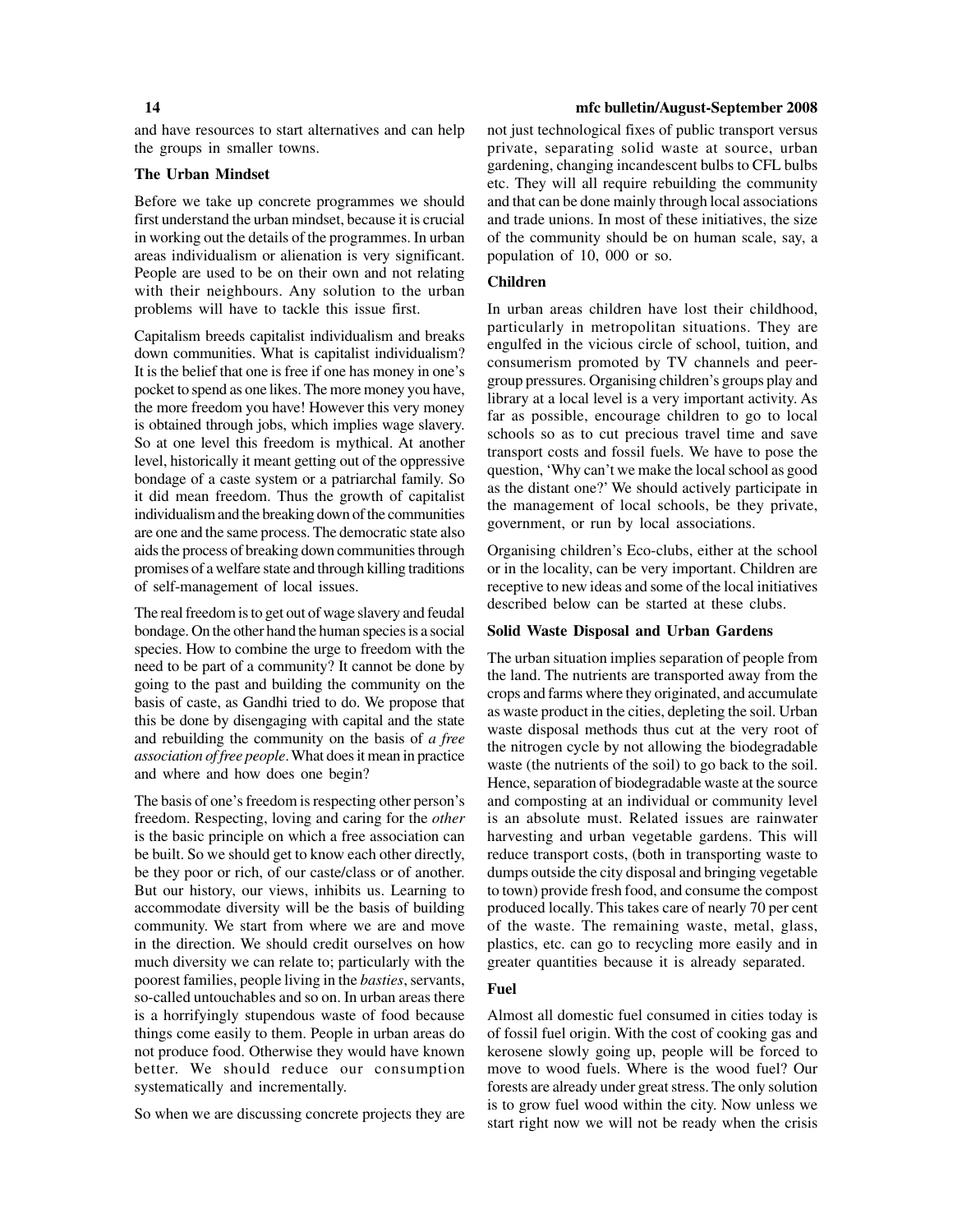deepens because trees take time to grow. Secondly solar box cookers/ovens can save at-least half the total cooking fuel.

#### **Transport**

Transport of course is the biggest fossil fuel guzzler today. We have discussed children's school transport, transport of solid waste and bringing in vegetables and fruits from rural areas. There still remains general inner-city transport and in big cities two wheelers, cars, auto rickshaws create terrible problems of road accidents and air pollution. Recent rises in fuel prices are putting great pressures on two and three wheelers because they are used by relatively lower income groups. Many auto drivers feel that the days of autos are numbered and that cycle rickshaw will come back. Most probably there will be a phase of share autos before they will get phased out. Similarly for two wheelers they probably will go through a phase of battery operated Luna style minis or bicycles. It will all happen first in smaller towns and then in bigger cities. Small towns with distances of 5 km or so don't need any fossil fuel vehicles. It is just aping the big cities and expression of power. They can easily launch on the path of becoming fossil fuel free cities straight away. So as we said above it will be easier to take initiative in smaller towns.

Improved cycle rickshaws-lighter and with gears-have been around for some time. In Delhi, Chandigarh, Agra, Mathura and Jaipur several lakhs are plying. In Maharashtra there is a design in which the rickshaw puller can rearrange the seat and convert into a bed!

For the bigger cities there will have to be a more comfortable and rational urban public transport system. It is a political battle which many civil society groups are waging. Meanwhile local groups can take initiative in use of cycles and bringing back the cycle rickshaws, particularly in the outlaying areas.

#### **Water**

The size of any human settlement is determined by the amount of water available. Today almost all the million plus cities and many smaller cities are dependent on water being brought from a distant river or lake. In many cases this was required not only because increase in population, but also due to polluting the existing source. There will definitely be conflict over the issues in future. The aim should be that every human settlement is self sufficient in water resources. Two initiatives are possible: 1. Water harvesting at roofs of individual buildings. 2. Cleaning up the existing resource to make it potable. It will require, mainly diverting the polluting source.

#### **Health Care**

Urban lifestyles, pollution, and chemical addiction

(narcotics, tobacco, and alcohol) have created severe health problems. Privatisation of health care, particularly corporatisation, has made it the biggest direct exploiter of the people. Pediatric and geriatric health care are particularly prone to exploitation as they involve the emotions of people. There is an urgent need to initiate community-based people's health care groups whose aims can be:

- 1. To move towards informed self care
- 2. To promote healthy lifestyles and preventive health care
- 3. To provide professional care service through a trained family physician.

### **Consumer Co-operatives**

Urban life is dominated by irrational consumerism and choices in the market that are not easy to discern. So the basis of the local shop should be a limited choice of reliable products in terms of quality and price. This will reduce inventories and save money both for the shop keeper and the consumer. The shop can be kept by any one in the community or can be run by a society. A committed membership helps in bulk purchases. The community can also work with one village for bulk purchase of organic products.

#### **Unto the Last**

In rebuilding the community the need of the poorest comes first. While charity may be needed initially to overcome hunger and starvation, the long term solution is to create new jobs within the community, such as gardeners and compost makers, cycle rickshaw drivers and repair people, local crèches, local bakeries, community service centres for plumbing, carpentry, masons, tailor, general repair and maintenance shops etc. The goal should be that basic securities of shelter, food, fuel, education of children and health care should be available to all irrespective of income within the community and with the community resources.

#### **Get Started**

One should begin with oneself and start implementing some of the ideas within one's own control. For example, using bicycles, segregating waste at source, buying a solar cooker, planting a tree etc. Then one should start forming a group. The first thing is to expose the group to the full nature of Peak Oil. Then one can start planning activities within the resources of the group. The aim should be to work within the resources of the micro community one is part of. Federal links and mutual support with similar neighbourhood groups will come later. As soon as possible members of the group should join associations and trade unions within the community as well as become members of the existing city groups such as bird society, snake club, horticultural society,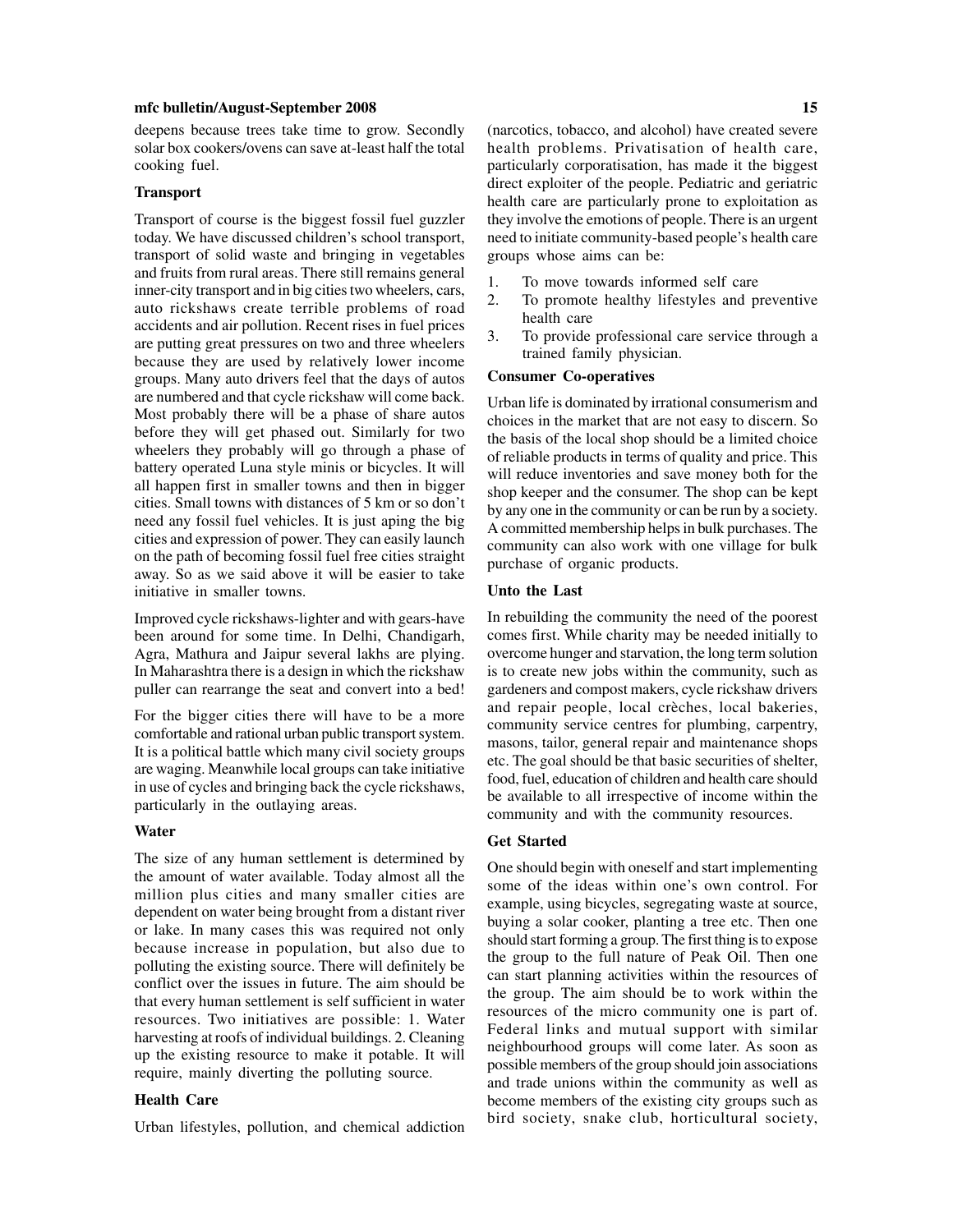environmental groups and so on. This will give access to vital resources within the city.

Talking about Peak Oil can be very frustrating in the beginning. We are all so used to our life style, particularly if we belong to middle and upper middle class that it is difficult to conceive life without oil. As Bush said we are addicted to oil. And like in all addiction cases the first stage is to deny that there is a problem. Then to hope that some magic technology solution will come and so on. Of course events of rising prices do help but still it is very difficult to overcome inertia coupled with the problem of alienation that has been discussed above.

It may, therefore, be easier to work in smaller towns. So if we are living in big cities, it may be worthwhile to develop links with the nearest small town and either move there or develop initiatives there. Finally it may be worthwhile to look at Cuba's experience for inspiration.

#### **Urban Initiatives in Cuba**

Cuba is where agriculture without fossil fuels has been put to its greatest test, and it has passed with flying colours. The year 1989 ushered in the "Special Period". In 1989, the collapse of the Soviet bloc and the tightened US trade embargo exposed the vulnerability of Cuba's Green Revolution model, and it was plunged into the worst food crisis in its history. Cuba was faced with a dual challenge of doubling food production with half the previous inputs, with some 74 percent of its population living in cities. Yet by 1997, Cubans were eating almost as well as they did before 1989, with little food and agrochemicals imported.

A spontaneous, decentralized movement had arisen in the cities. People responded enthusiastically to government initiative. By 1994, more than 8 000 city farms were created in Havana alone. Front lawns of municipal buildings were dug up to grow vegetables. Offices and schools cultivated their own food. By 1998, an estimated 541 000 tons of food were produced in Havana for local consumption. Food quality has also improved as people had access to a greater variety of fresh fruits and vegetables. Urban gardens continued to grow and some neighbourhoods were producing as much as 30 percent of their own food.

Many of the gardeners were retired men aged 50s and 60s, and urban women played a much larger role in agriculture than their rural counterparts. Gardeners come from all walks of life: artists, doctors, and teachers. Fernando Morel, president of the Cuban Association of Agronomists said: "It's amazing. When we had more resources in the 80s, oil and everything, the system was less efficient than it is today." The City of Havana now produces enough food for each resident to receive a daily serving of 280 g of fruits and vegetables a day. The UN food programmes recommends 305 g.

Urban agriculture nationwide reduces the dependence of urban populations on rural produce. There are over 104 000 small plots, patios and popular gardens, very small parcels of land covering an area of over 3 600 ha, producing more than the organoponicos and intensive gardens combined. There are also selfprovisioning farms around factories, offices and business, more than 300 in Havana alone. Large quantities of vegetables, root crops, grains, and fruits are produced, as well as milk, meat, fish eggs and herbs. In addition, suburban farms are intensively cultivated. Shaded cultivation and Apartment-style production allow year-round cultivation. Cultivation is also done with diverse soil substrate and nutrient solutions, mini-planting beds, small containers, balconies, roofs, etc. with minimal use of soil. Production levels of vegetables have double or tripled every year since 1994, and urban gardens now produce about 60 percent of all vegetables consumed in Cuba.

The success of urban agriculture is put down to the average Cuban citizen's commitment to the ideal of local food production. There is so much for the world to learn from the Cuban experience, not least of which, agriculture without fossil fuels is not only possible but also highly productive and health promoting in more ways than one.

#### *Notes and References*

- 1. Peak Oil: http://www.peakoilhasarrived.com/ . This is an Indian site with very good links.
- 2. Many of the ideas discussed above originated in the garden city movement in the early twentieth century. In the Indian context city urban planning exercises carried out by Patrick Geddes in the 1920s give a good historic perspective. See *Patrick Geddes in India*. 2007, Select Books, 71, Brigade Road Cross, Bangalore 560 001. Price:Rs.250/-
- 3. Urban Garden: A good place to start would be to contact 'The Horticulture Society' in the city.
- 4. Solar Cooker: http://en.wikipedia.org/wiki/Solar\_cooker. This is a good starting point. The box solar cooker is probably the safest and cheapest.
- 5. ImprovedCycleRickshaw: http://www.itdp.org/index.php/ projects/detail/india\_rickshaw\_modern/

http://www.eco-web.com/editorial/06554.html

- 6. Consumer co-operatives: http://en.wikipedia.org/wiki/ Consumers'\_cooperative. See the section on Japan.
- 7. Cuba: http://www.i-sis.org.uk/ OrganicCubawithoutFossilFuels.php
- 8. On the net if you type out 'Post carbon cities', 'relocalisation', 'solar box cookers', 'improved cycle rickshaw' 'urban gardens', 'Cuba' etc. you will get lot more information about these groups and resources.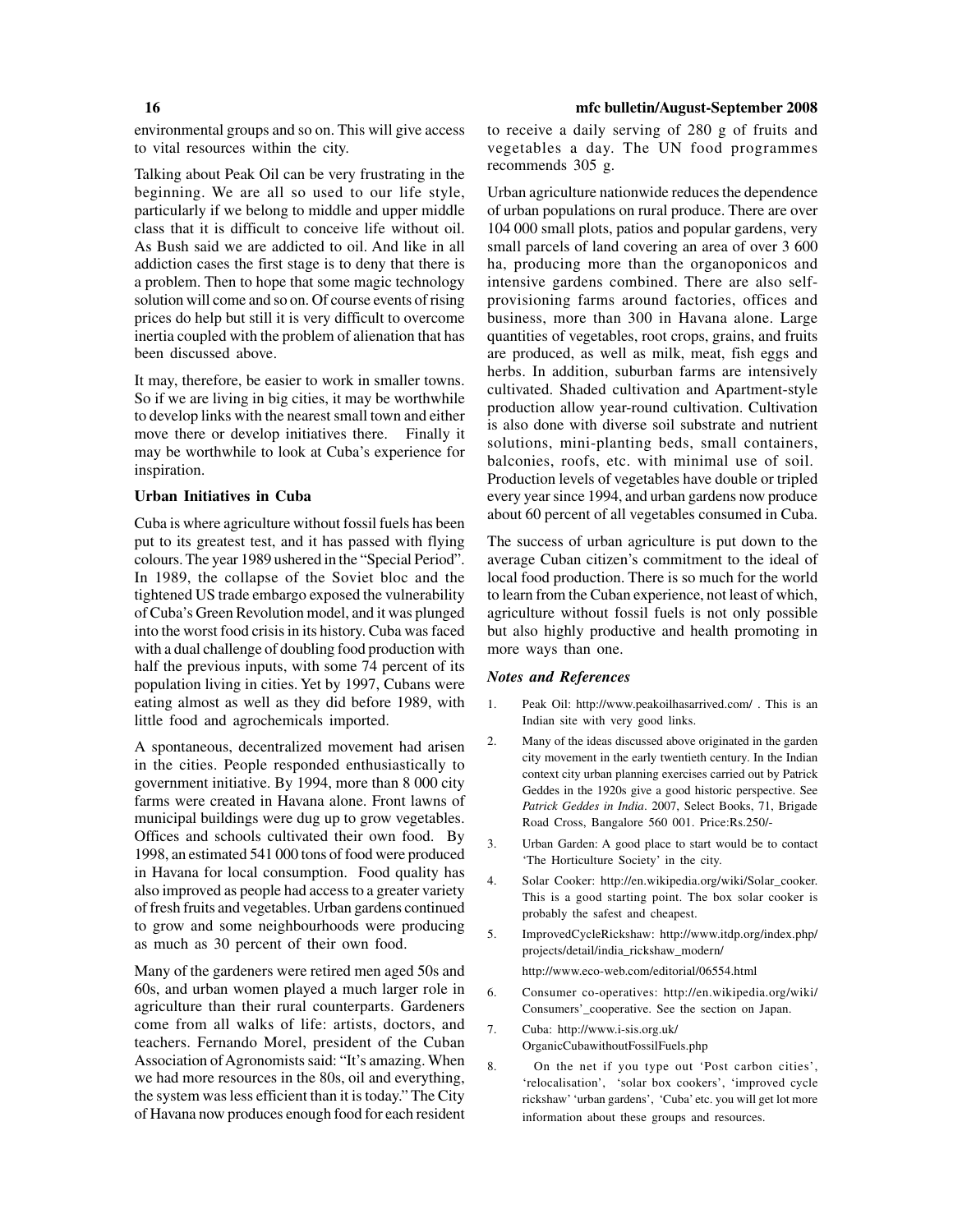# **Concept Note about Debate on Infection Control**

*- Dr. Pankaj Shah, Dr. Rajesh Patel, Dr. Uday Gajiwala & team.*

# *SEWA-Rural, Jhagadia\**

All of us are aware of the unfortunate incident that occurred in an NGO Hospital, Valsad district.<sup>1</sup> It is very painful for sure. This should not have occurred. We should do everything to ensure that it does not occur, particularly with the recent advances in the science. BUT it is also a fact that we keep hearing this kind of news every now and then. In the month of February 2008, it occurred in Uttar Pradesh. It happened in Assam in January 2008. In August 2008, it has happened in Tiruchirapalli. And there are many more such episodes that can be listed.

Any common man will naturally start thinking whether the doctors were careful enough or not and why this happened. It is very much justified to think like this as lay men. Here, we want to present the other side of the coin – the story from the doctor's perspective.

# *What is the rate of post operative infection in the best hospitals of the world?*

To prevent infections in any operation is the job of science of asepsis and anti sepsis. The understanding of this science has made rapid progress and the rate of infections in eye operations in Western countries has come down to 1 in 10,000 or 15,000 operations. We do not know the rate of infections in India because the true rates of infections do not get reported. However, today we believe that a rate of 1 in 1000 operations in Indian context should be considered OK.

Let us look at some facts to understand the whole thing better.

- 1. We have much higher amount of dust in our country.
- 2. Hygiene is poor in our country.
- 3. Poor people do not get nutritious food and hence their body's capacity to fight against external factors also is less then adequate.

#### *How does the patient get infected post operatively?*

Any post operative infection is part of hospital aquired infection which is a major problem even in developed countries. The infection control guidelines from the Joint Commission International [http:// www.jointcommission.org] states that almost 25% of the patients getting admitted in the hospital develop hospital aquired infection and this rate is nearly 50%

*Contact: Dr Gajiwala, <umadevang@yahoo.co.in>*

in developing countries. Hospital aquired infection means the patient gets the infection after getting admitted in the hospital. And most of the times, hospital staff unknowingly spread this infection. The book states that maintaining cleanliness of hands (hand hygiene) plays crucial role in spreading the infection. And that it is difficult to develop the habit of maintaining the cleanliness of hands. This we are talking about the scenario in developed countries, naturally the situation in developing country like India will be the same.

### *Does other type of surgeries also end up with infection?*

The post operative infection rate applies to all kinds of operations and not just eye operations. Other types of operations also have similar rates of infections BUT in other operations, it results in delayed wound healing without any other major untoward effect. Whereas in eye, it destroys the eye with resulting loss of vision and that makes it more apparent and alarming because vision is very important for all human beings. It is difficult to think without being able to see the world.

# *Why the rate of infection following cataract surgeries is higher in India?*

On the other hand, India has the largest cataract backlog of the world. At the same time, the number of ophthalmologists available in the country is mearly 11000. There are 2.5 crore legally blind eyes due to cataract in the need of cataract surgery. Against this the annual performance of the whole country is a meager 4.5 million. More then this number gets added every year to the pool of existing cataract blinds. The average performance of an ophthalmologist in India is barely 400 per year. This figure is much higher among ophthalmologists in NGOs, namely 1000. The need to perform more numbers is evident from these facts. Then comes the time required for cataract surgery which is hardly 10-15 minutes in the hands of an experienced surgeon. All facts put to gather, the ophthalmologists try to increase their output. When we try to perform more number of surgeries in less time, the chances of accident naturally goes up. It is like driving on an express highway where many vehicles get involved in an accident at the same time. Here, we have to choose between whether we want to try and do more surgeries with given constraints *\**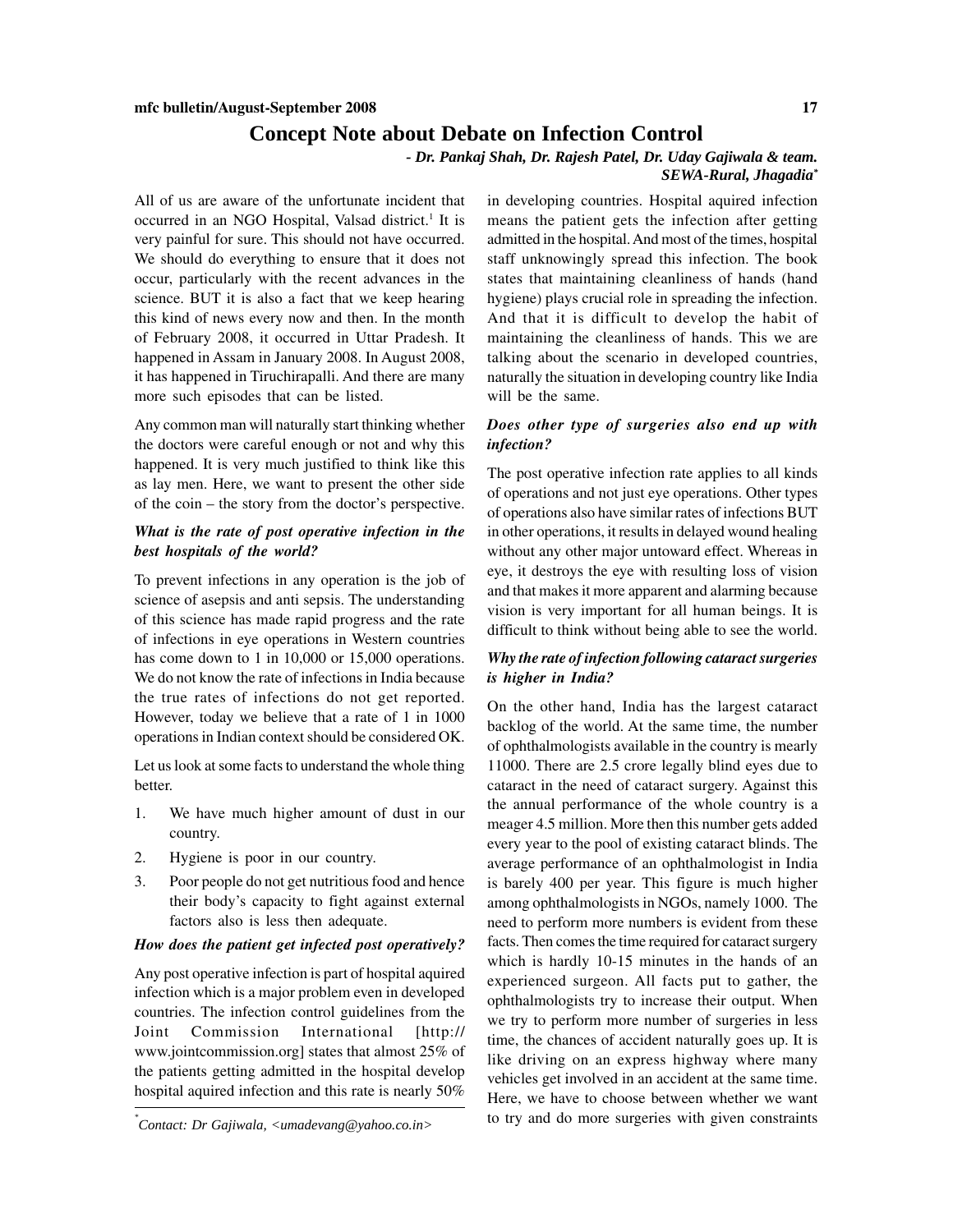OR do not try hard and accept the high prevalence of blindness. There could be a long term answer to the question by producing more ophthalmologists BUT that will take very long time and there are many issues involved in creating more doctors with the given limitations of the medical education which are briefly highlighted below.

# *Do we train the doctors enough in infection control measures during medical education?*

The worst thing comes now, it is painful fact that our medical curriculum lacks in training the doctors in infection control measures. As students, we never knew that infection control is a subject in itself. We always learnt scrubbing, gowning and gloving and other important aspects by observing our seniors – nobody ever talked about the science of infection control. How can we expect the doctors to practice the science which they never learn? All that we are trained for is doing cataract surgery – to become cataract surgeons. A famous saying from our teacher Dr. R.N.Mathur was that, "It is easy to become a good cataract surgeon but it is very difficult to become a good ophthalmologist." He was right. We consider the patient as one more cataract – a pathology but we do not look at the patient as a whole. Not just that, we get to perform only about 30 cataract operations during three years of our residency - we get a degree at the end of three years but we are not confident to perform good operations by ourselves. What a dichotomy! We need to produce more doctors in the country BUT the training infrastructure is not capable of taking the load. Where or what is the answer?

# *Is this information available to the other philanthropic minded people who set up and run hospitals?*

There are so many philanthropic minded noble souls around the country who are trying to do what ever is possible for them in very remote difficult areas where there are no other facilities available. At times, they are doing the work facing life threats also particularly in Naxalite areas. BUT do they all know how to run a hospital? They are all kind hearted individuals without the knowledge of hospital administration. There are guidelines available in the national programme but the information does not reach every body or rather it reaches very very few people. How many of us know that there are guidelines for setting up of hospital available from the National Accreditation Board for Hospitals? Do we know how much of space should be allocated to each bed? As such, enforcement of rules and regulations is universally poor in India everywhere, which makes it easy to continue to operate without complying with the laws: that is making the pharma industry produce substandard drugs and get away scratch free. We need to find ways to make sure that this information reaches everybody involved with health care delivery.

# *What can be done to make sure that we bring down the rate of post operative infection in eye surgeries in today's given situation?*

Right now, we are focusing on the post operative infections in eye operations and so let us restrict ourselves to the subject.

- Come up with a revised infection control guideline under the national programme
- Spread the information among all the players in the country – larger level action
- Add infection control as a separate subject in the medical curriculum
- Have an outbreak policy in place so that unwarranted harsh steps are not taken by administration.
- Make all the people involved in medical care more quality conscious
- Enforce implementation of the guideline through various supervisory inputs

Most important of all, let us understand that the medical science also has its own limitations and we do not have answers to all the questions. Occasionally cluster infection will occur in spite of all the precautions that we will take (It occurs in developed countries also.) In the given circumstances in India, the chances of these kinds of accidents are naturally slightly higher at this given moment. A lot needs to be done to improve the situation and all of us will need to act in a much more quality conscious manner to reach this goal.

#### *References*

1 Nine villagers in Valsad lost eyesight in one eye after they underwent cataract surgery at a free medical camp at Dharampur on February 23, 2008. All the villagers are from Shahuda village, about 50 km from Dharampur. Two of the nine are women. For the complete report see: <http:// timesofindia.indiatimes.com/Cities/ 9\_lose\_sight\_in\_one\_eye\_after\_surgery/ rssarticleshow/2835234.cms>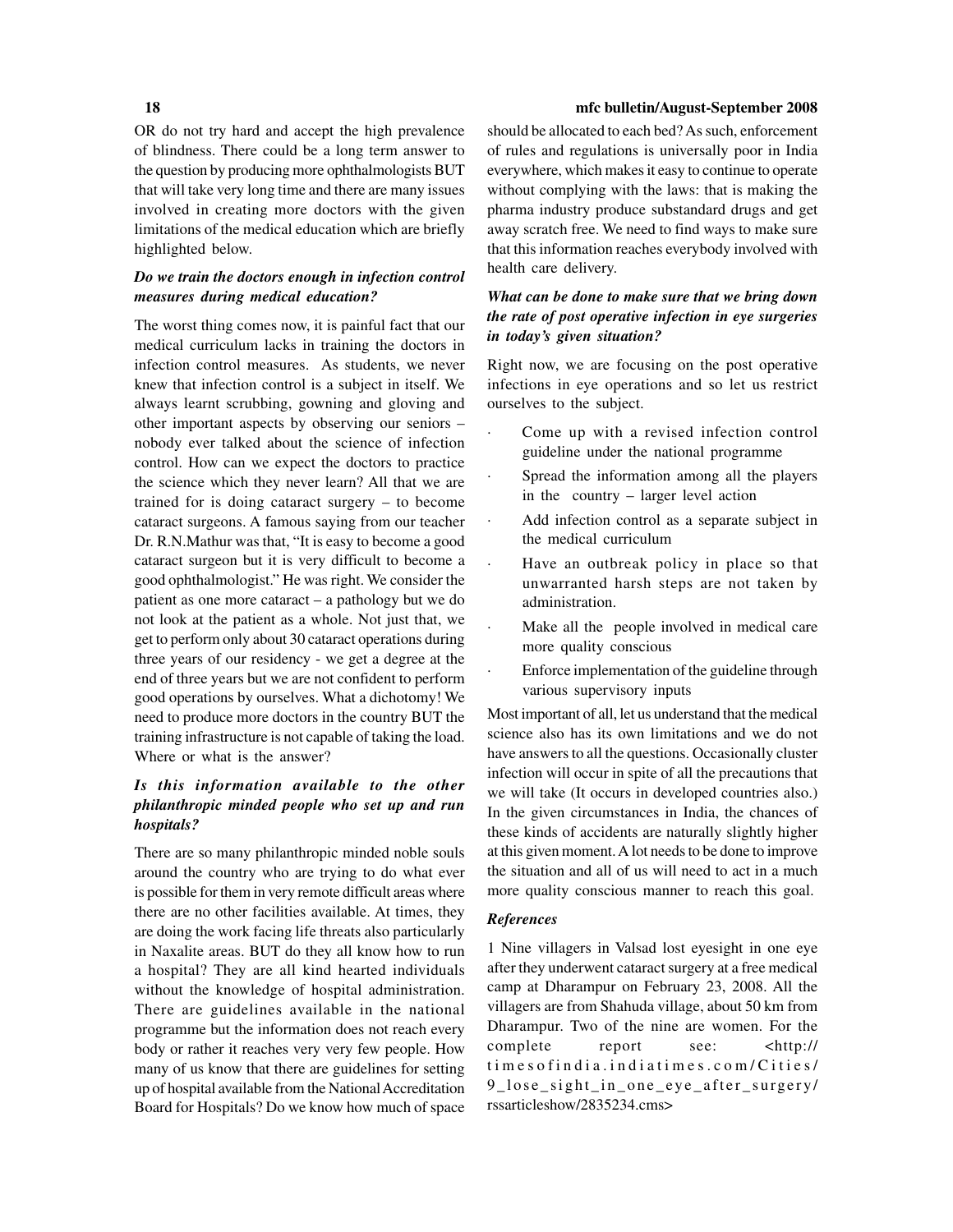# **Dharampal, 1924-2006**

#### *- A Homage*

*-M.R. Rajagopalan1*

Dharampal breathed his last on October 24, 2006 at Wardha. Not exactly a popular person – for the media. But he was well known and revered in some circles concerned with People's Science.

Whether a person was worthy/worthless will be determined by his legacy – what he leaves behind. That is what our sage Thiruvalluvar has said.

Considering the significant and original contributions of Dharampal – surely he was a worthy person. Very few Indians have produced original works like Gandhi – Hind Swaraj and Constructive Programme, like D.D. Kosambi's works or like Amartya Sen and may be a few more – you could count on your fingers. Dharampal is surely among this distinguished group. Many other Indians – have often expressed borrowed ideas. Dharampal's significant works are on Indian Science and Technology, Indian Polity, Indian Education, On Understanding Gandhiji, Agriculture and Cattle Issue in India, Resurgence of India and the Asian region.

I would like to present two aspects of his writings.

#### **On Science and Technology**

I took a degree in life sciences. Later, I switched over to history and philosophy. I was attracted by history of science. I found in the volumes during my study almost nothing about India - except for some indirect reference to mathematics and algebra whereas China, Egypt, etc. had a good coverage. This is due to the absence of documentation – perhaps Indians were not in the habit of documenting their activities. Even in History, credible sources start only after the  $10<sup>th</sup>$ Century mainly from Muslim invaders.

In such a situation when Dharampal's book on Indian Science & Technology in the Eighteenth Century was published, it gave new insights. Till then, Indians were proud only about their achievements in spiritual fields – Advaita, Upanishads, etc. Now they can rightly claim that they were the first in Inoculation and Plastic surgery – that their Agricultural Technology in the  $18<sup>th</sup>$ Century was the best in the world – they were producing the best Iron  $&$  Steel – as evidenced by the Iron Pillar in Delhi – 1200 years old – and not rusting. Other achievements were in the field of astronomy and mathematics: binomial theorem, animal husbandry etc.

### **On Gandhiji**

In Dharampal's own words "Born in 1922, I consider myself a child of Gandhian era as I spent the first twenty five years of my life in Mahatma Gandhi's reign.

That is how the book begins. "Understanding Gandhi" is an apt title. It not only informs us how Dharampal understood Gandhi but it also enables the readers to understand Gandhi in a proper perspective.

I consider each of his books I have come across as source books. They are authoritative in the sense that important points made in the book are linked to sources which are authentic. Only a master writer could write such books. Very few Indians have produced books with some original ideas with facts and figures based on reliable sources. Kosambi, the famous historian comes to my mind. After the publication of his seminal work "Aspects of Ancient History and Civilization," a new trend was created in the writing of Indian History. Irfan Habib, Romila Thapar, etc. are followers of Kosambi. In a similar way Dharampal has created a new trend. Many writers in the PPST Group etc. have been influenced by Dharampal.

The manner in which he delved deep into some expressions of Mahatma Gandhi is really amazing.

Gandhiji's observation on passive resistance: "I remember an incident when, in a small principality, the villagers were offended by some command issued by the prince. The former immediately began vacating the village. The prince became nervous, apologized to his subjects and withdrew his command. Many such instances can be found in India. Real home rule is possible only where passive resistance is the guiding force of the people. Any other rule is foreign rule".

Yet another observation of Gandhiji was that India had been more literate prior to British rule.

For both these observations Dharampal did some investigational research and traced the source material.

These are only examples. As a model or ideal writer – a writer who could inspire other writers - Dharampal has produced many a great article/work.

One can go on quoting either Gandhiji or what Dharampal has said about Gandhiji endlessly. Though it would be still interesting, it will not be appropriate  $\iint$  *Secretary, Gandhigram Trust, <ggmtrust@sify.com>.* to repeat entire essays or books. Yet I am tempted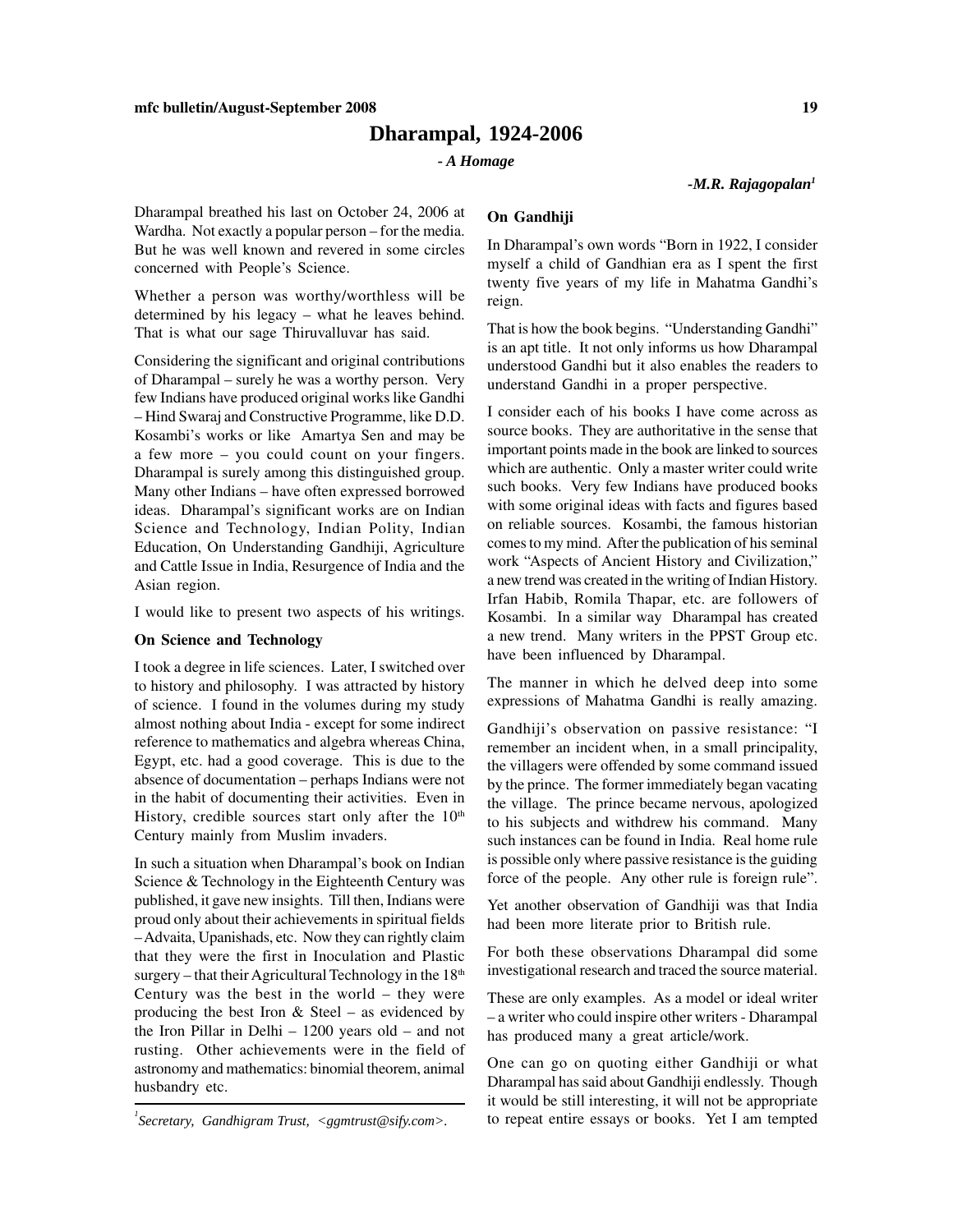to quote a little more. One of the statements made by Gandhiji on God is "God is neither in heaven, nor down below, but in every one" which made him endeavour "to see God through service of humanity".

Later on Gandhiji elaborated, "I claim to know my millions. All the 24 hours of the day I am with them. They are my first care and last because I recognize no God except the God that is to be found in the hearts of the dumb millions. They do not recognize His presence; I do. And I worship the God that is Truth or Truth which is God through the service of these millions."

*Dr Binayak Sen embraced what everyone wanted to escape. Filmmaker SUDHIR MISHRA remembers the gentle friend of his childhood*

IT WAS THE USUAL sultry Bombay morning. I don't know much about mornings, as I go to sleep only when those who do nothing else but look after their health are about to leave for their morning walk. That day I could see them from my window as the morning broke and I realised that sleep was not going to be possible because it was a "ghost day".

In my dictionary, a "ghost day" is a day when the past intrudes into your present, pushes aside the immediate, and snarls. "Talk to me," it says and depending on what conversation it wants to have and who it brings, it's either a good day or a bad one. Today, it wasn't particularly bad because it brought along many old friends from Sagar, where I had grown up. One of them was Dipankar Sen. I was glad since he was one of my closest buddies, somebody with whom I had done most of my growing up rituals, all the usual "firsts".

I don't know why I looked at my phone just at that moment. I realised that it was on silent mode and someone was trying to get through. It was Dipankar! Many would consider it spooky but these coincidences happen all the time with me so I have stopped trying to figure them out. "Hello," I said. His voice on the other end was tense. "My brother is in jail! The charge is sedition… waging war against the State."

This is not the kind of news one hears everyday so there was silence. And then, because he had two brothers, I asked, "Which one?" "Binayak," he said.. When he said that, many things struck me. I realised it had been a long time since I'd actually had a conversation with Dipankar. It also struck me that the

#### **20 mfc bulletin/August-September 2008**

Dharampal's interpretation is as follows: It is possible that after Gandhiji had achieved his dharmarajya, or perhaps if he had been persuaded to seek God 'in a Himalayan cave', he would have gone there too as countless men since the beginning of time have done in their quest for moksha. But as it happened it is clear from these words of his that it was through what he did that he considered he came face to face with God. In this lie his distinctiveness, his present as well as his historical relevance.

Dharampal is no more - but his legacy will live on.

# **Guardian of Our Secret Hometowns**

Binayak Sen I'd been reading about was Dipankar's Binayak Da.

I remember thinking when we were growing up how the two brothers were totally unlike each other. Dipankar was great fun. He was tough, aggressive, with a loud laugh and with an equally loud sense of humour. Binayak was soft, gentle and, according to most people, quite brilliant. He was not merely different from Dipankar but also totally unlike other sons of army officers, the core group of the friends I grew up with.

Sagar was really a one-horse town where a remarkable man called Hari Singh Gaur had built a university that had a rare academic quality at that time. Before that, the British had built a large cantonment there that housed the 36th division of the Indian army and also the Mhar Regiment. If you read the British author John Masters, you can read about the lads of Saugor playing cricket matches with the lads of some other town. Dipankar and Binayak's dad was an army doctor who was posted there.

Even though Binayak was different, he followed in his dad's steps and became a doctor. That was where the resemblance ended. Or did it? What hidden strengths Binayak inherited from his father I do not know, but his mother has a strength of character I did not suspect at that time. It's strange how you meet people almost everyday and don't know them. When I hear about the courage of Binayak's mother, how at the age of 80, she fights for her son while running a school at the same time, I can't quite reconcile her with the image in my mind of the "aunt" of my childhood.

Actually, when you grow up in a small town you live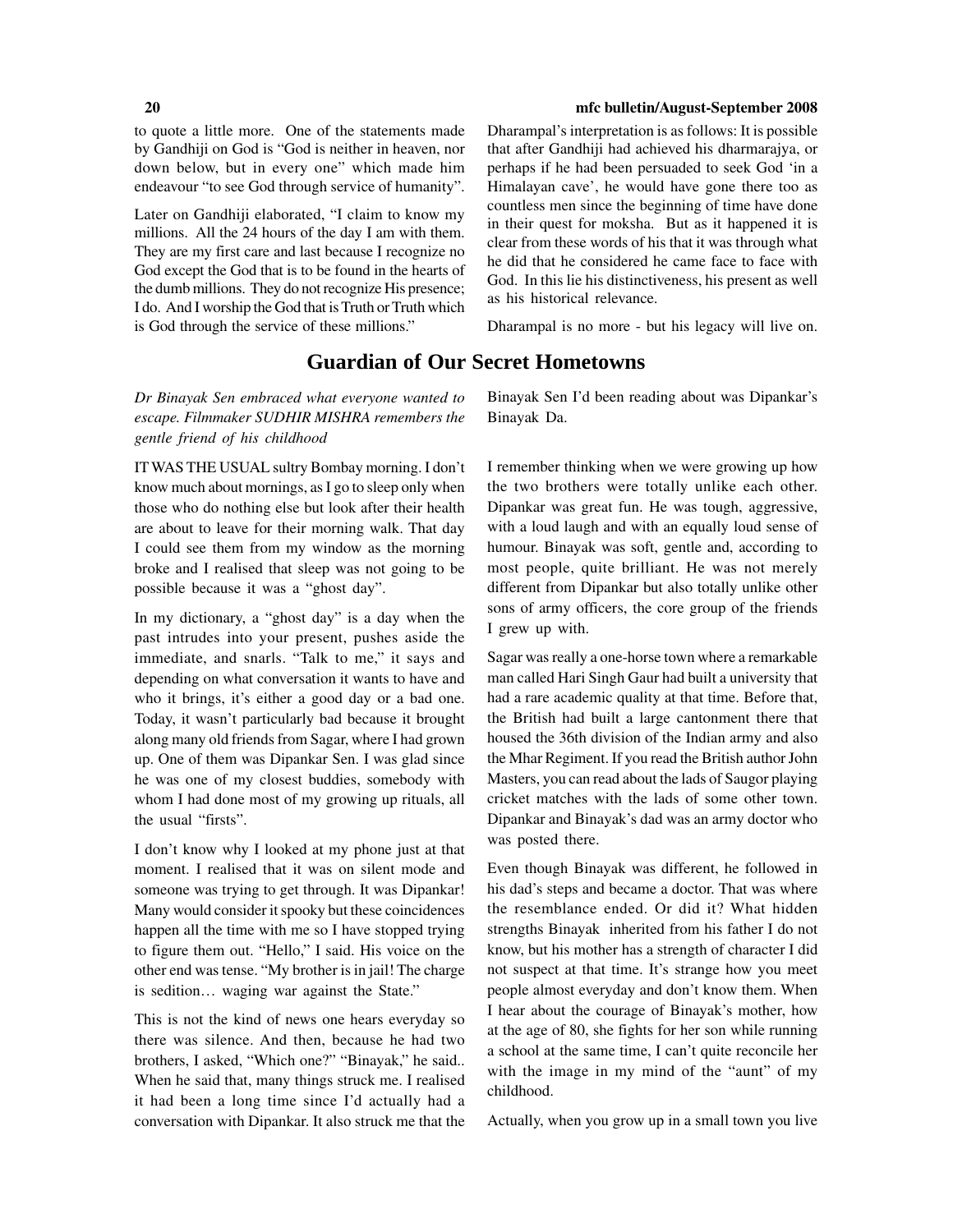in a fantasy world which you concoct for yourself. The reality is too grim or simply boring. People who think that big city kids are selfabsorbed have no idea about the small town kid's obsession with himself and his single-minded devotion to one single cause: how does he get out of this f\*\*\*ing hole!

When you grow up in a small town, you just want to leave and reinvent yourself in some other place. Most of us get the hell out and never look back. Of course this happens over years, but one day, you suddenly discover that the connection has snapped. Somebody else lives in the house of our old friends and some other lovers hold hands in the secret places that we thought were ours alone.

Another strange thing happens once the connection snaps. We receive news about our home as if it is from some alien land. "Did you hear about the massacre of the Dalits in your part of the world?" says the bigcity smartass shaking his head with disbelief and derision at the savagery and backwardness of heartland India. You look at the moron with some amount of pity because he has forgotten the savagery of his own city. And the countless children who are sodomised in the dark of the night.

You also want to tell him of the divisions between religious communities and the lack of concern for any one else's death, which is euphemistically called "the spirit of the city". But we have lost the connection with where we came from to such an extent that we lack even the basic information required to stand up for ourselves. Plus, we have a horrible suspicion that most of the things that are being said are probably true. Inside ourselves, we know that the big city has given us a home, hope and a chance to reinvent ourselves. We also know that there is nothing much to say and a lot to do. The truth is that we are embarrassed and often pretend that we are from nowhere.

What can you do if your home has no place for you? Sometimes we invent a mythical homeland where everyone loved each other, families were united and people held hands during times of sorrow and joy. Because, back home the shits have taken over, and the young don't have a hope in hell of competing with the rest of India. Except for one or two exceptions, everybody slowly deteriorates. Nobody ever goes back there except to die.

Nobody except people like Binayak! He left the comfortable club we all are part of and went to a place where there are no clubs. Dipankar, his brother and my friend, once told me that the time he spent in Sagar was synonymous with hell, that when he was there he had a terrible feeling that he would never be able to get out.

Well buddy, your brother went to a worse place and voluntarily agreed to stay there, forever. He could have been in Bombay with me, in Washington with my sister, in Turkey with your other brother, or in Belgium, with you. He would have been an extremely successful medical man and, to quote a comic sage of our time, Sajid Khan, "he would not have just been rich but very very rich"

ALSO, AND NOW I'm misquoting, "his life could have been about loving his children, his wife and four bank accounts." Because he is not from Bollywood, he would not have been able to give his opinion on all subjects, from public toilets to higher education, but then life is not perfect and the paychecks would have compensated. Instead, he chooses to go to a place where in place of appreciation he gets locked up in jail! Where the initial FIR of the police states that he is not even a doctor. Where the people who run that place are using him as an example to all those who dare raise their head that if they don't retreat, they will face the same fate as him. And where his wife fights a lonely battle to get her husband back.

This is the same place, a famine-struck village in Uttar Pradesh, my maternal great grandfather left to make a living. I'm not into self-flagellation and my life has had its share of struggle but I dip my hat in admiration for Binayak. I'm also not an elementary Marxist and certainly do not believe that power flows through the barrel of a gun but I'm sure, neither does Binayak.

I think India needs to listen to people like Binayak, and through him, look at the problems he is addressing. I think more violence will follow if we do not listen to Binayak Sen's urgent plea for compassion. I think different places have their own unique problems and need unique ideas to resolve them.. Thank you for talking on behalf of at least one of the homes that I have left behind, Binayak Da! •

[Reproduced in public interest from *Tehelka* Magazine, Vol 5, Issue 32, Dated Aug 16, 2008]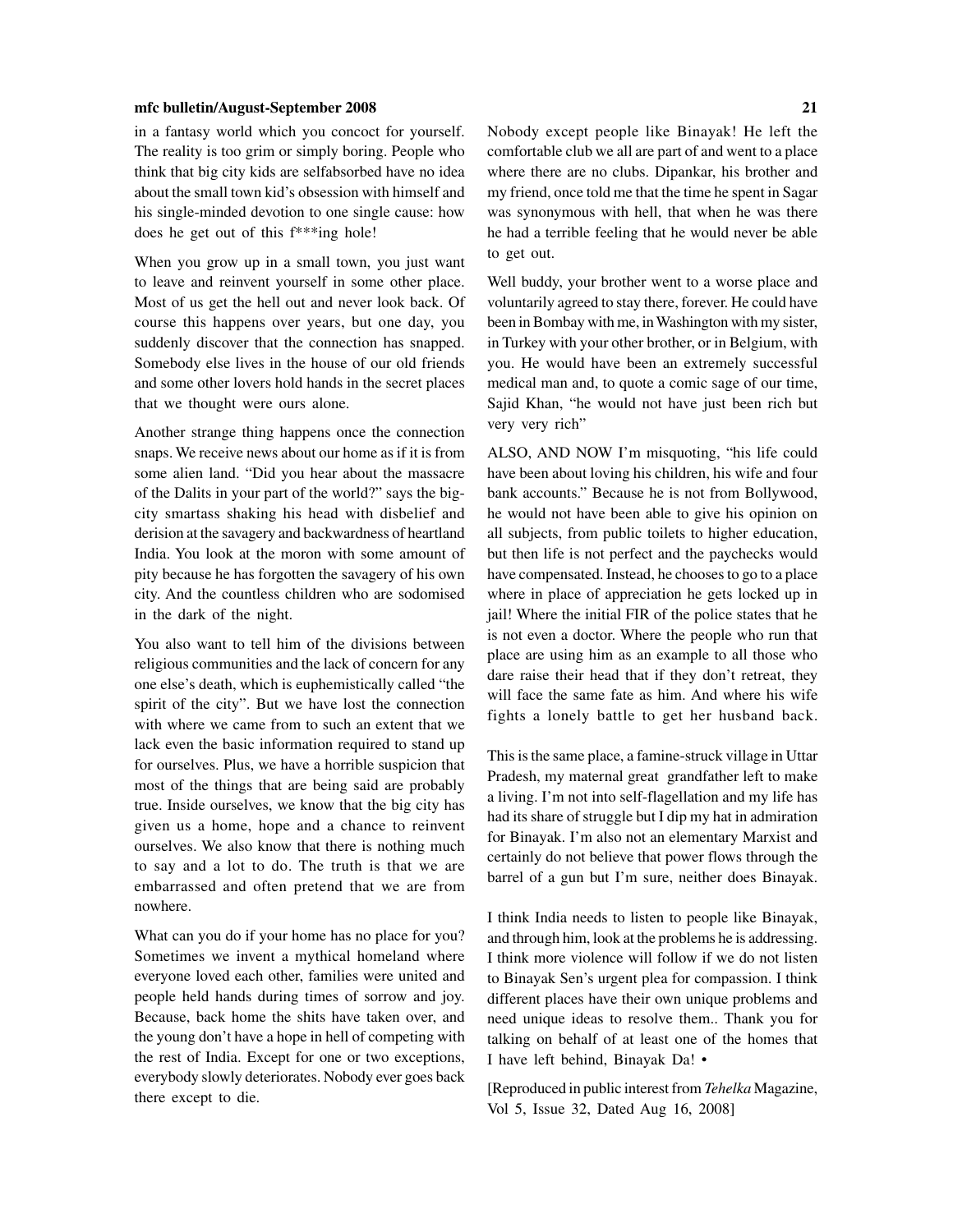In a move that could put many poor, illiterate patients in India in grave risk, the government is planning to further "liberalize" rules governing the conduct of clinical trials on foreign untested new drug substances not even tried in their countries of origin. New "drug substances" are new chemical entities not approved as medicines for human use. Thus their safety and efficacy profile is not known. Some individuals who were administered such substances in the past have either suffered major injuries or died in the past. Barely three years ago rules were changed to help foreign drug companies try their new drugs in India without waiting for results of similar trials abroad.

A perusal of the draft proposal shows that its language is so loose that new rules when notified can be interpreted the way it suits drug companies and other vested interests both at home and abroad. Let us look at some of the major proposals.

It is proposed that new drug substances can be tried on human subjects in India if there is "agreement" between the foreign innovator and an "Indian company" to jointly develop the substance. The nature of such agreement has not been specified. In practice a foreign drug company can sign an agreement with an Indian company whereby the local entity is paid a small amount of money annually and thus become a "partner" in drug development! Given that there are more than 20,000 small pharmaceutical manufacturers in India, it would not be difficult to arrange a partner merely as a legal fig leaf.

Moreover the "Indian company" has not been defined. Which is an Indian company? A company registered in India? If so then multinational companies such as Pfizer, GlaxoSmithKline, Merck, Bayer, just to mention a few are all Indian companies. Does it mean that Pfizer, United States can enter into anagreement with Pfizer Ltd., India and start testing new untested chemical entities on Indian subjects? Or is ownership the yardstick? Since shares of drug companies are traded on the stock exchanges, ownership keeps on changing and foreign investors are free to own such shares. Is Ranbaxy to be treated as an Indian company even though the promoters have sold their controlling shares to the Japanese? None of these issues have been tackled, much less resolved. Elsewhere the draft proposal requires pharmaceutical manufacturers to disclose the "change in the regulatory status," (such as ban, restrictions etc.), of drugs in other countries. This rule has been part of the Drugs and Cosmetics Rules for decades. The only amendment is that any such change should be notified "within 30 days" to the Drugs Controller General, India (DCGI). This rule has invariably been broken with impunity. For example, has any manufacturer notified the DCGI about the ban on nimesulide in Ireland, Singapore and Nigeria? Moreover no penalties are proposed if the rule is broken. No law ever succeeds if its violation does not result in penal action. The rule also does not cover the socalled "voluntary withdrawal" of medicines. It is widely known that when a drug is found to be unsafe in western countries, the manufacturers

withdraw the same ahead of legal ban and hence the question of formal regulatory action does not arise. Recent cases include the "voluntary withdrawal" of rofecoxib in the United States and other western countries. Such practice is designed to kill two birds with one stone: a formal ban in advanced countries is avoided while unsafe medicines can continue to be sold in developing countries since their laws do not take cognizance of such developments. Is it not a pity that Indian drug regulator is oblivious of this widely known danger? Drug laws should protect Indian patients, not interests of foreign companies.

*Source:*Editorial in *Monthly Index of Medical Specialities July 2008.* Reproduced with thanks.

# **Sun Pharma gets Marketing Approval for Letrozole**

The DCGI's approval to Mumbai-based Sun Pharmaceuticals to market letrozole for treating subfertility in young menstruating women in the country has raised eyebrows among the medical fraternity as its use in women of child bearing age is strictly prohibited elsewhere in the world due to severe side effects such as estrogen deprivation, ovarian atrophy, uterine atrophy, increased incidence of foetal malformations, foetal resorption and foetal death.

Letrozole, a product of Novartis, is indicated for use in cases of breast cancer in postmenopausal women all over the world.

According to sources, the DCGI has approved the drug on the basis of the phase III trials conducted by Sun Pharmaceuticals on a mere 55 patients, that too conducted by private practitioners in personal clinics. These studies should have been conducted on more number of patients by independent, experienced investigators in large, research hospitals attached to medical college to avoid any bias results.

All this is happening in India, while the Canadian drug regulator and the innovator company Novartis in individual letters to gynaecologists all over the world have warned them never to use letrozole for female infertility since research on 150 pregnancies has shown that babies born to mothers who had taken the drug suffered from bone malformations, heart defects and cancer.

Expressing concern over the DCGI decision, well-known health expert and Editor of the medical journal MIMS, Dr CM Gulhati said that letrozole has been granted approval in flagrant violation of Indian safety laws. "As per Drugs and Cosmetics Rules, even an old drug when used for a new indication is deemed to be a "New drug" and must undergo a series of safety and efficacy studies both in animals and humans before its use in general public is allowed", he said.

*(*August 27, 2008, Ramesh Shankar, Mumbai, Extract from *Pharmabiz.com)*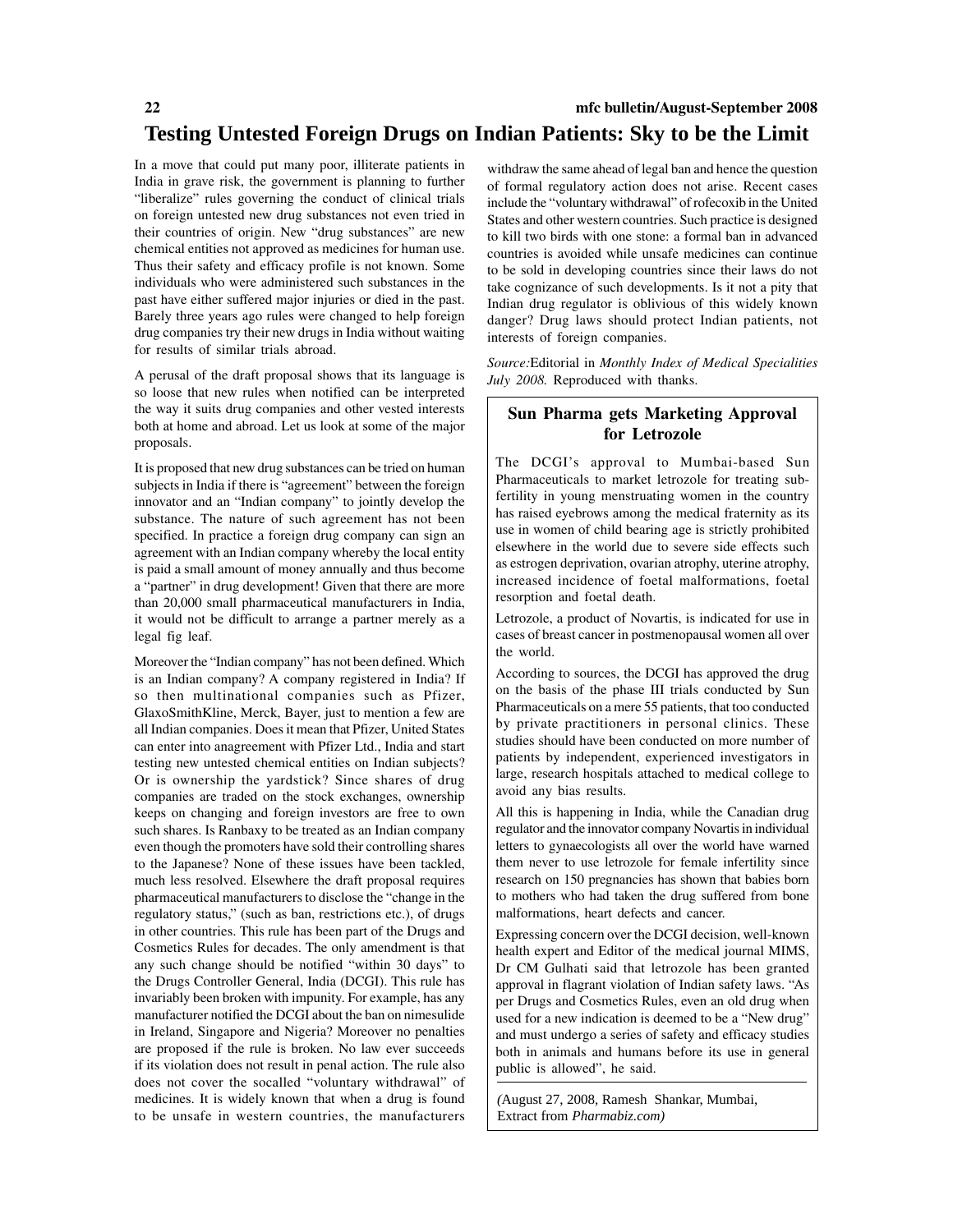# **I'm Fine Thank You Kamala's Lines**

*Dear Chinu,*

*You wanted me to write something. And, this is it. Do whatever you want with it. Kamala Jaya Rao, c/o, Home For The Aged, C R Foundation, Kondapur, Hyderabad 500032, Ph: (040) 2311017.* There's nothing the matter with me, I'm as healthy as I can be. I have arthritis in both my knees, And when I talk, I talk with a wheeze, My pulse is weak, and my blood is thin, But I'm awfully well for the shape I am in. I have arch supports for both my feet Or I wouldn't be able to be on the street. Sleep is denied me night after night, And in the morning I am just a sight! My memory's failing, my heads in a spin, But I'm awfully well for the shape I'm in. I think my liver is out of whack, And a terrible pain is in my back My hearing is poor, my sight is dim, Most everything seems to be out of trim. I'm peacefully living on aspirin, But I'm awfully well for the shape I'm in. The moral is this, as my tale I unfold, That for you and me who are growing old, It's better to say,' I'm fine' with a grin, Than to let people know the shape we are in. How do I know that my youth is all spent? Well, my get up and go' has got up and went. But I really don't mind when I think with a grin Of all the grand places my 'get up' has been. Old age is golden; I've heard it said, But sometimes I wonder as I get into bed, With my ears in a drawer, my teeth in a cup, My eyes on the table until I wake up, Ere sleep over takes me I say to myself, Is there anything else I could lay on the shelf? When I was young my slippers were red I could kick my heels over my head. When I was older my slippers were blue, But I still could dance the whole night through. Now that I'm old my slippers are black, I can walk to the store but pull my way back. I get up each morning and dust off my wits, I pick up the paper and read the 'obits'. If my name is still missing I know I'm not dead, So I have a good breakfast and go back to bed. Courtesy: *Vedanta Kesari*, May, 2001. Ramakrishna Math, Chennai Sent by–You know who. If not, well, you too are old.

From: Shyam Ashtekar <shyamashtekar@yahoo.com> Date: Monday, September 1, 2008, 12:45 AM

It is so touching to read Kamala's lines from the old age home. *mfc bulletin* should carry this. Shyam Ashtekar

**From:** Jan Swasthya Sahyog **Sent:** Monday, September 01, 2008 10:03 PM I agree completely. Some of the most earthy writing that I have read, one that grounds you. Yogesh Jain

#### **From:** Mira Shiva

**Sent:** Monday, September 01, 2008 2:25 PM 1. I met Dr Kamala in the RK Mission twice many years ago. Last time they said she had left and I could not get her contact number. Her piece in *mfc bulletin* on "Tonics, How much an economic waste" was one of the first pieces related to the rationality, actually lack of it, in early 80's.

2. Her humility and sincerity even though she was Deputy Director NIN, and her academic activism in what we valued is very important . What little kind gestures mean to every individual much more so for the Elderly is well known but often forgotten fact.

3. Dr Uma Sridharan after passing away of Dr Sridharan moved to an old age home in Bangalore, even as she was battling with cancer. I met her there; she was frail, but painting for Cancer kids. Dr Uma had brought out wonderful interactive, learning tools which she used in a participatory manner with school kids; Dr Uma was/is an artist as well as medical doctor.

4. Dr Marie D'Souza who wrote the *Tribal Medicine* book is in Goa with her brother as she too has cancer and needs caring. Najundwar where she worked for long, Mumbai where pollution is high were not conducive. Someone in US has plagiarized Dr Marie's book and is selling for profit without her knowledge. Some one saw it on the net and informed her.

5. Mr B.K Keayla or Keaylaji as we fondly call him is over 83. He is the Convenor of National Working Group on Patent Laws which was formed in 1988, in his home over tea with 4-5 of us. Initially it was to address Paris Convention. Tomorrow all the people part of or associated with the Advocacy and Campaign work on IPR issues will meet to celebrate 20 years of working together and discuss the concerns that need to be addressed.

6. Dr Bala, Coordinator HAI-AP is over 80 years and with his wisdom and experience continues to take up the challenges and contribute in Rational Use of Drugs